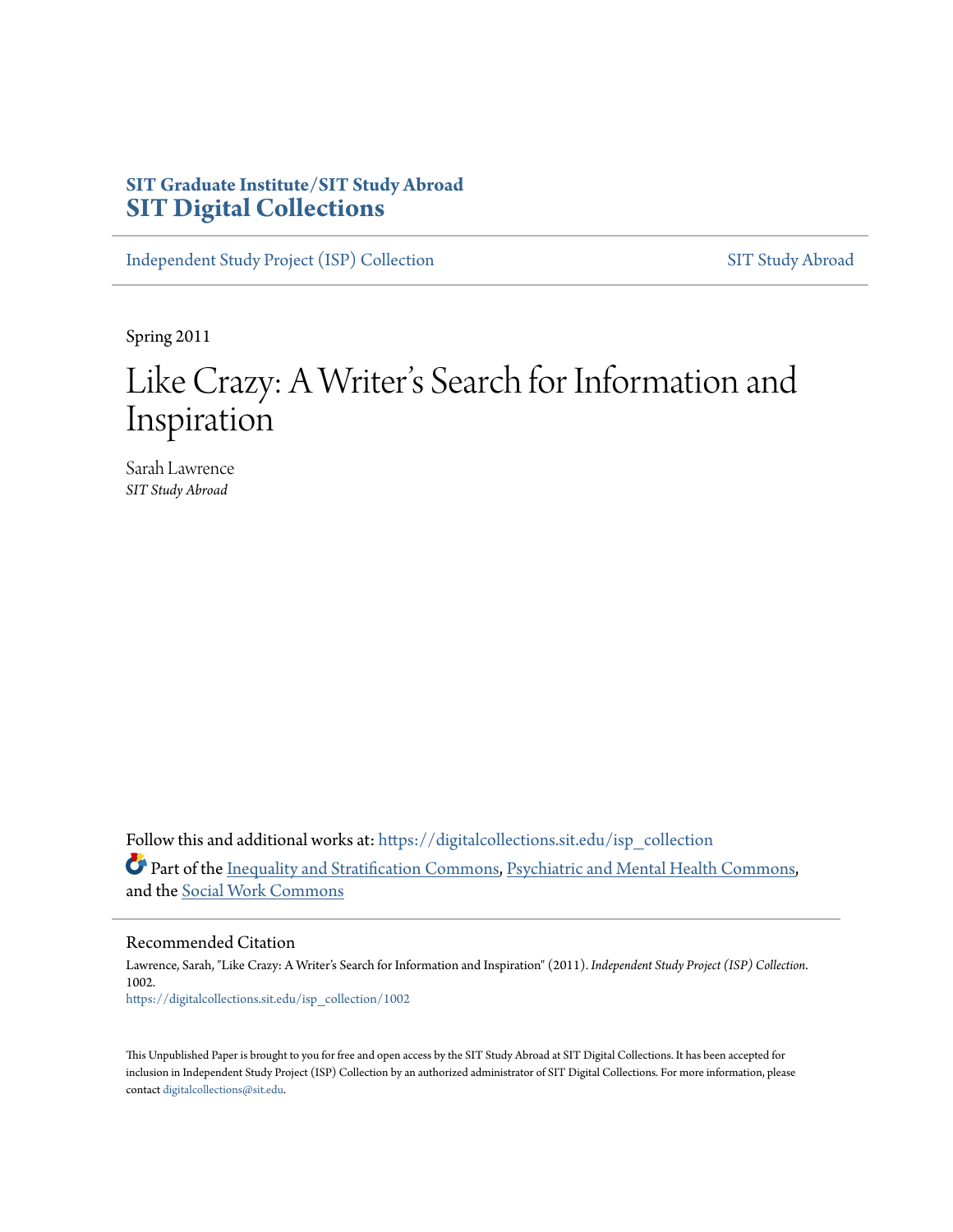# Like Crazy

# A Writer's Search for Information and Inspiration

Sarah Lawrence

SIT Morocco, Spring 2011 Multiculturalism and Human Rights

Advisor: Abdelhey Diouri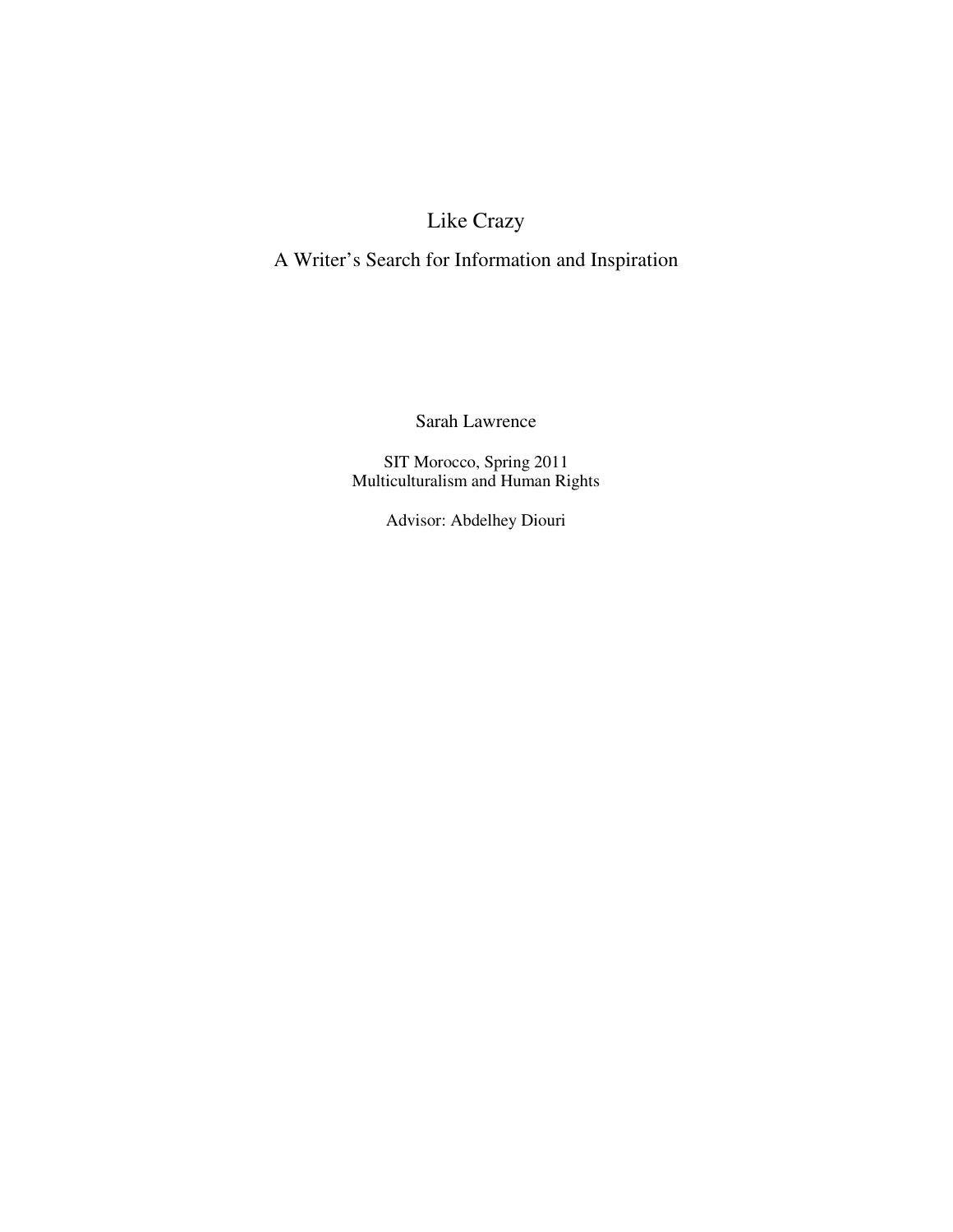#### Abstract

I began this project with the sole aim of learning about the experience of the mentally handicapped in Morocco and the treatment and care options available to their families. However, with my independent study project on hold until I could find an advisor, I began brainstorming a Moroccan-themed fantasy story. Once I started my field research, many of my findings and observations about modern and traditional healing practices for the mentally disabled in the context of the Moroccan family enriched my developing world.

### Acknowledgements

I doubt that I would have been able to get started on my independent study project if Abdelhey Moudden had not sat down with me several times to give me suggestions and help me find an advisor. I would also like to thank my fellow student, Porché Poole, for sharing her contact at the *Association Dar Takadoum* with me when I was starting to worry that I would have nothing ontopic to write about.

### Author's Note

With the exception of consenting interviewees, whose names are listed under "Sources," I have changed all names to protect the privacy of the individuals. All substitute names came from Jilali El Koudia's *Moroccan Folktales*.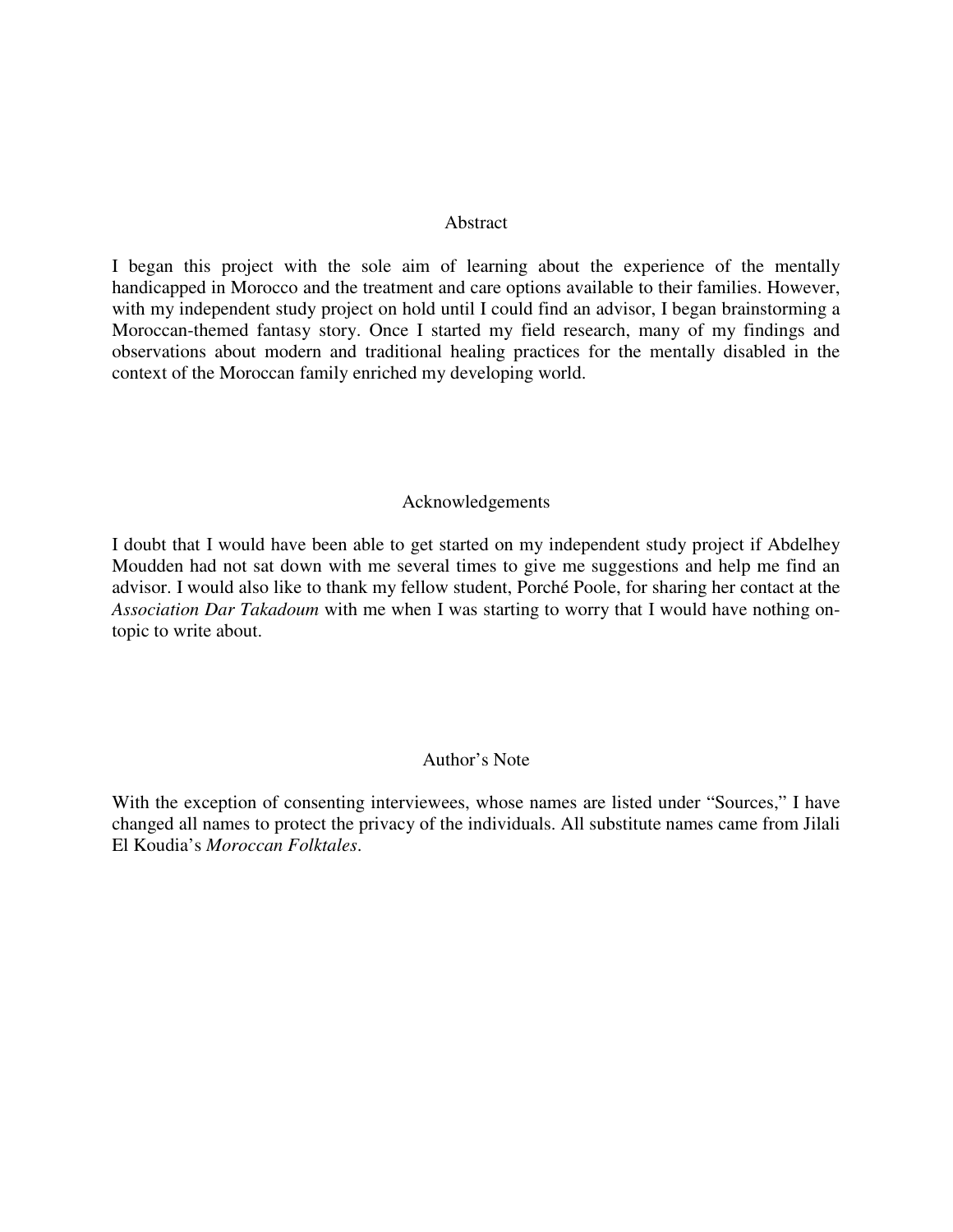"*Elle est malade*," Mama Lalla said, gesturing toward her head with her hand. I took another look at Khadijah, noticing the hunched shoulders, thin fingers crushed in the opposite hand, and eyes looking up at me even though her chin was pointed down. She gave me the same smile that I have seen used by almost every mentally handicapped person I have ever met, which showed her uncertainty about me. "*Ça bien*?" she asked.

I returned a shy smile of my own. "*Ça va bien*."<sup>i</sup>

### "*Ana mareda*."

Mama Lalla and my host aunt laughed, nudged me toward the couch, and then conveyed in a mixture of gestures and French that they were off to the *hammam*ii and that I should stay and rest. I was not ready to rest, though. I had only been in Morocco for a week and I was curious about everything. After a quick tour of the house, I grabbed my family photos and settled on the couch with Khadijah, testing both our language limits. *Maman* she knew, but the rest of my French went over her head and all of her Arabic washed right through me. Instead, she examined every picture, planting a finger next to a person or object and then leaning over so close to it that her nose almost touched her hand. I watched, turning to a new photograph occasionally, returning all her questions with an embarrassed "*pardon*", iii until we both settled into an easy silence. We could not communicate, but at least we were getting along.

My curiosity about Khadijah came and went with the questions I raised and with my homestay family's answers, but my interest in the lives of other mentally handicapped people in Morocco peaked during the village stay. With my independent study project in mind, I kept my eyes and ears open. However, I passed the whole week without seeing or hearing of anyone with

 $\sim\sim\sim$ 

<sup>&</sup>lt;sup>i</sup> "It's good?" "It's going well."

ii Public baths

iii "Excuse me"/"Sorry"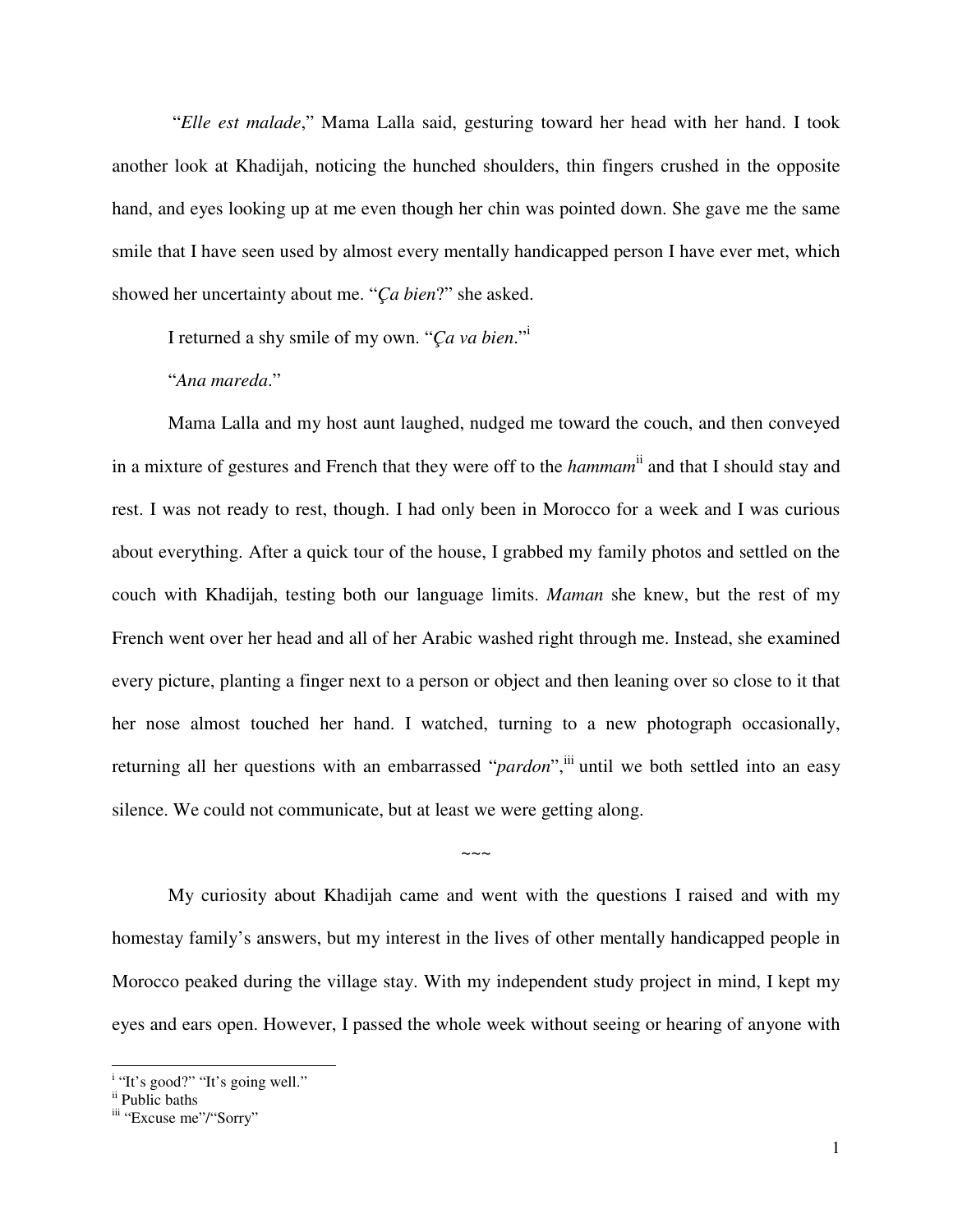a significant mental or even physical handicap. None of my fellow students' host families had handicapped children or siblings, and no one wandered the roads or asked for food at strangers' houses as I had seen in Rabat's *medina*.<sup>iv</sup> I was skeptical that such a small village, which had been intermarrying for generations, was free of defect, and began to wonder more about how Moroccans viewed mental handicaps…and, more importantly, how families handled and treated them.

 $\sim\sim\sim$ 

Halfway into the first week of ISP time, I still did not have an advisor. My worry increased as emails to a potential advisor, asking for a meeting, and to the person who recommended him, asking for said advisor's telephone number, both went unanswered. I was anxious to do something with myself, so I began flipping through all the notes I had taken on Moroccan culture, imagining how I could work them into something new. I am an avid fiction writer with a soft spot for fantasy and I had experimented with short stories in settings inspired by places I had lived or traveled. Before settling on a topic, I had toyed with the idea of just writing a Moroccan-style fantasy story for my independent study project, annotating it to explain cultural background and where I had learned certain pieces of information, but I was afraid that this would not get me out in the world enough. Still, since I had little else to do without an advisor, I mentally sorted through the story ideas floating around in my head…and one clicked almost immediately. The plot outline for a combination retelling of the Scottish *Ballad of Tam*  Lin and the little-known Grimm's fairy tale *Iron John<sup>y</sup>*, which I had been developing since last summer, seemed made for Marrakesh and the Atlas Mountains.

 $\frac{1}{10}$  iv Literally "city", now refers to the old walled city

v Both stories can be found online. See "Sources."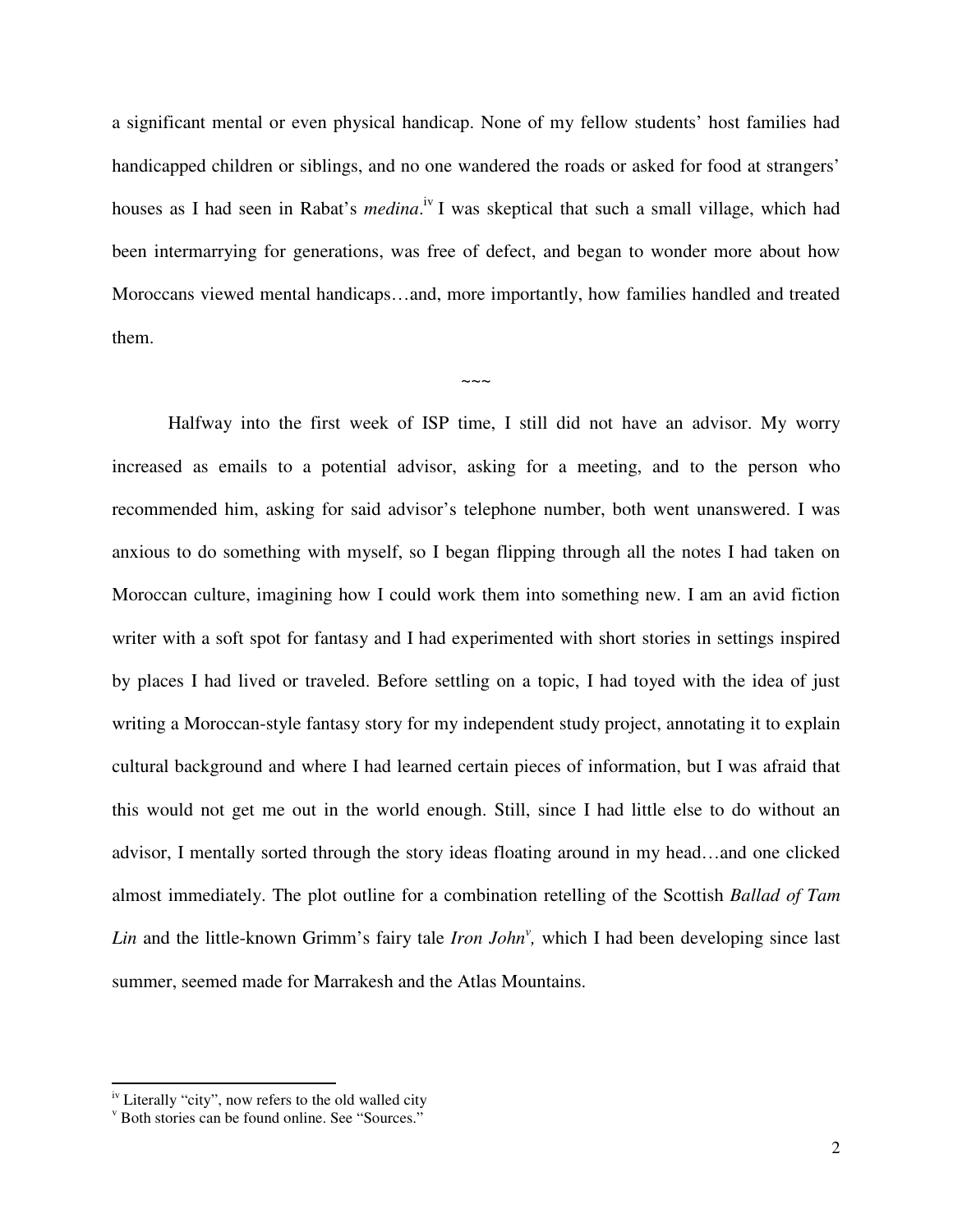Although I often wonder about the moral implications of transplanting stories, retelling folklore in cultural settings far from the tales' country of origin has plenty of precedent. Numerous authors have placed versions of *Cinderella* in China, Donna Jo Napoli set *Beauty and the Beast* in ancient Persia, and my favorite young-adult author, Shannon Hale, set another obscure Grimm's fairy tale, *The Maiden in the Tower*, in an environment inspired by the Mongolian steppe. Over the years I have learned a great deal about world cultures by reading fantasy, and it seemed only appropriate to use my study abroad experiences to shape my third book.

My main concern for translating my story from a European to a Moroccan setting was converting the hierarchy of element-controlling spirits I had built into something a little more native than fairies, elves, and goblins. I knew little about Moroccan folklore, so I looked up djinn…and found out that many Arab cultures, such as Morocco, believed that mental disorders are the result of possession by djinn. $<sup>1</sup>$ </sup>

That unexpected connection settled the matter for me. For the next two weeks, I would take two intertwined journeys as I gathered information for my independent study project and hammered out the details of a new story.

*~~~*

The Friday before the three weeks of independent study time officially started, I joined five strangers in a grand taxi and set off to jump-start the journey towards an actual independent study project. I needed an advisor, badly—I had a broad interest, a hard time finding relevant information in English, and no leads on the ground. Even Mama Lalla was out of reach, as a family emergency had called her to Marrakesh the day after she had agreed to get me in touch with other families in the medina that had a mentally handicapped member. With encouragement from Abdelhey at the CCCL, I was on a desperate mission straight to the source.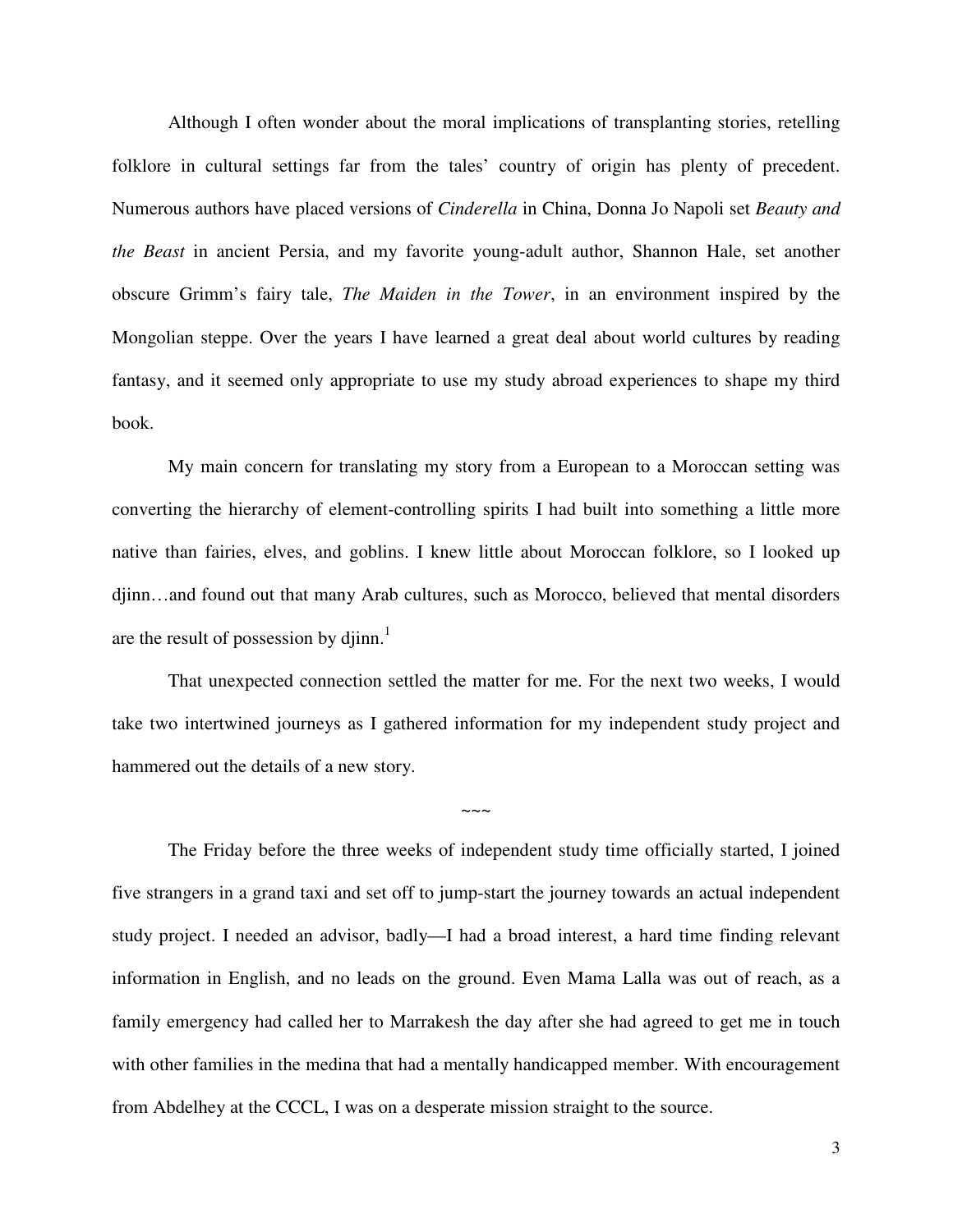The Ar-razi University Psychiatric Hospital in Salé is Morocco's foremost training hospital, but few people from the United States would easily recognize it as such. Whereas most schools and hospitals in the United States are large, imposing buildings difficult to miss, most of Ar-razi lay far from the road behind a whitewashed wall. The two entrances—one for emergencies, one for long-term care—were down a small street instead of on the main road. I approached the open gate for the long-term care center and flitted around the empty guardhouse for a minute, not willing to believe that I could just walk in. At last I found the reception…and found out that the reason I had not heard from my potential advisor was because he was away for the week. Determined not to turn back empty-handed, I asked to see a different doctor, a friend of the man at CCCL who had given me directions to the hospital. To my surprise and relief, I was admitted.

As I stepped out of the reception room, the long-term care facility reminded me at once of the apartment complex I lived in when I lived in Singapore: open green lawns, colorful flower plantings, leaf-shaded parking lots, spaced white buildings with picnic tables and pavilions scattered between them… I also saw a few of the typically Moroccan stray cats darting between groups of people who were eating, talking, and laughing. It was hard to believe that I was in a hospital and not a regular residence.

The—to me—oddly casual atmosphere extended indoors, where the waiting room was set up like any Moroccan house, couch-lined (albeit concrete couches with plastic coverings) and with white walls bare of all but a few pictures of the king and calligraphy. I explained myself at the building's receptionist desk and settled in to wait a good while, since I had shown up unannounced. While I sat, a wide variety of people came and went from the couches, the main door, and the two doors on opposite walls at the far end of the room: women young and old in djellebas, a well-dressed man in a business suit, a fidgety young boy, a beefy man in a stained t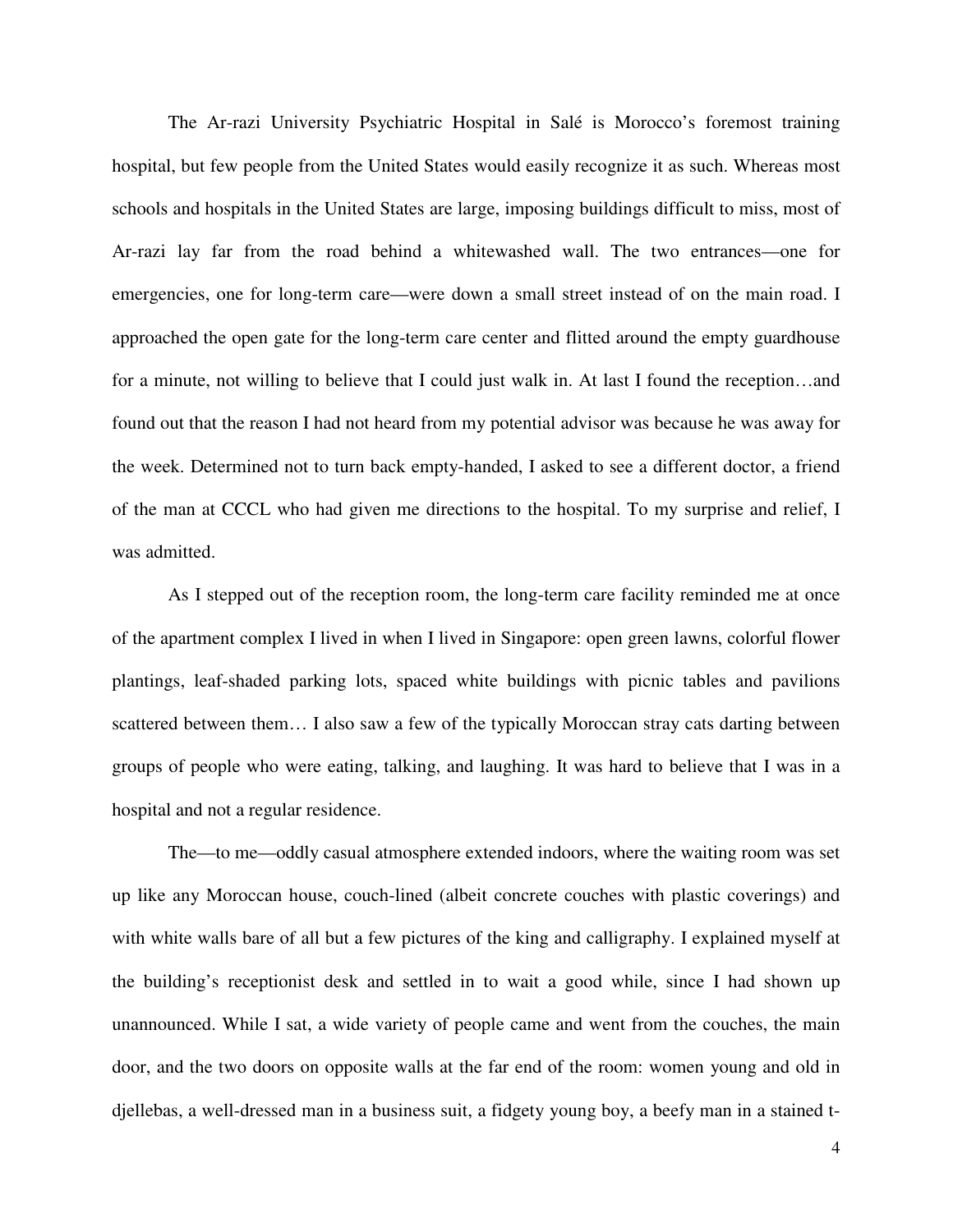shirt who talked to the receptionist for almost an hour, several female employees, and a few apparently disinterested teenagers with cell phones. Two cats darted in the doorway, looked around the waiting room, and padded right into the hallways without anyone trying to stop them, which made me wonder about the hospital's sanitation policies.

Finally, the doctor I was waiting for called me over. To my surprise, the doctor was a woman! I had assumed that, in a country where gender discrimination was more in the open than it was the United States, men would dominate the hospital work force. Later I remembered that it is often easier for women to break into devalued professions, usually in the social or care-giving roles traditionally assigned to women, and that in many countries all over the world mental disorders have very negative connotations. At the time, though, my surprise was even greater when she led me to her supervisor, who was also a woman.

I quickly ran into a cultural difference serving double duty as a roadblock: In Morocco, research begins with a single, focused topic rather than with an interest that the writer can narrow and adjust as time and fact-finding progress. Because I had no advisor, I had not been able to refine my topic, so I was completely unprepared for many of the questions that flew my way. "*À quelle université travailes-tu*?" "*Qui est ton conseiller*?" "*Quel est ton sujet*?" "*C'est trop grand! Quelle est ta question*?" "*Tu as la permission du ministre de la santé*?" "*Quelle est ta formation?"* "*Quelle est ton expérience dans cet sujet?*"<sup>i</sup> When I tried to explain that my project was short-term instead of a graduate project, and handed over the explanation letter from the CCCL, the questions came again in even greater intensity. When I could provide no answers satisfactory for them, the supervisor folded my letter of introduction, handed it back, and told me that without a detailed research proposal I could not expect to work with the hospital.

<sup>&</sup>lt;sup>vi</sup> "What university do you work at?" "Who is your advisor?" "What is your topic?" "That's too big! What is your question?" "Do you have the minister of health's permission?" "What is your background?" "What is your experience in this subject?"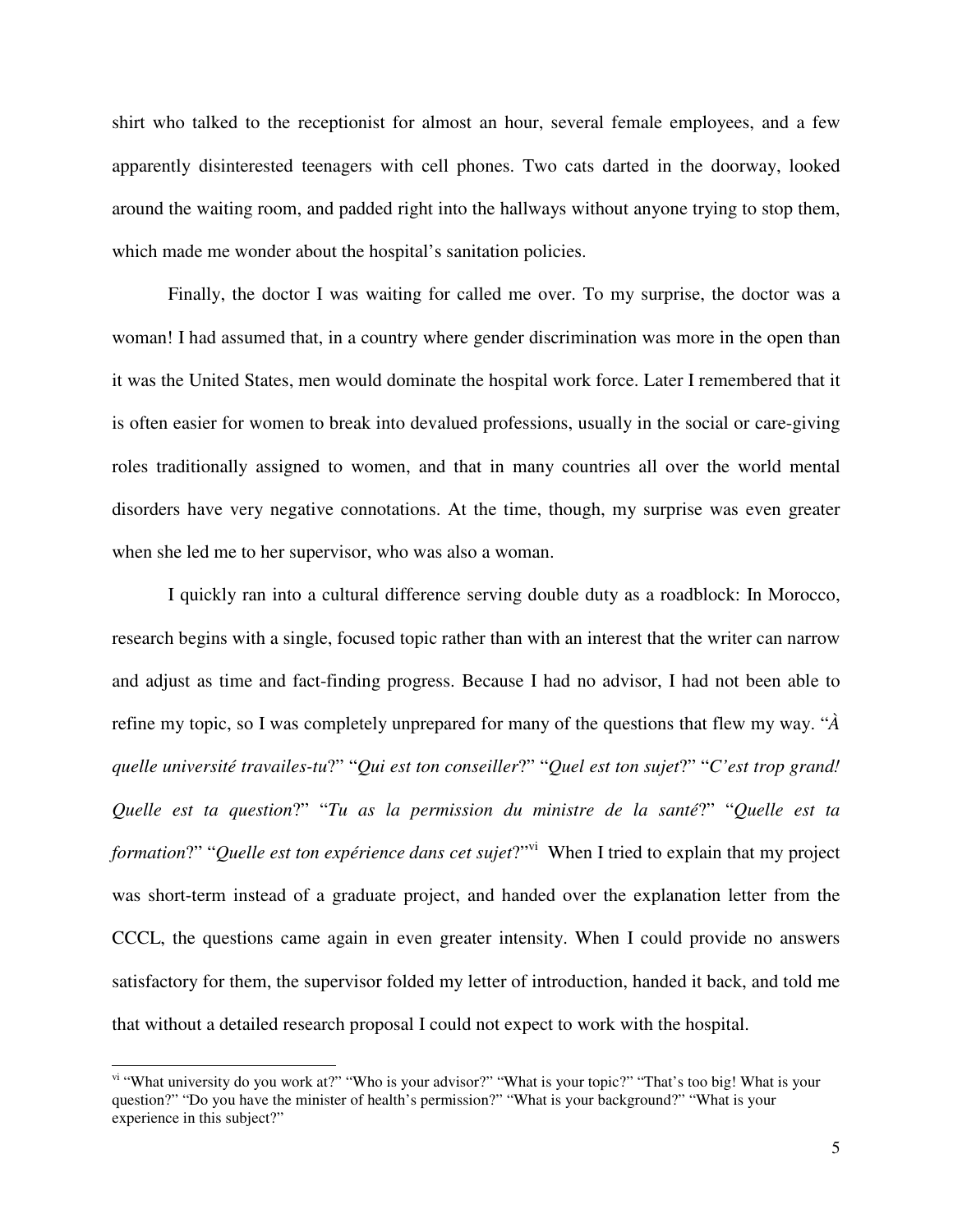The day's endeavor had been a failure, but I was not about to give up on my topic. After all, I still had not heard from my potential advisor, who I knew had granted an interview to a previous student from the CCCL. I headed home to email him again, glad that I had at least started my journey even if I had hardly gotten anywhere. If nothing else, I had learned a few valuable lessons that I could apply to my next visit, whatever and whenever that would be.

 $\sim\sim\sim$ 

During the first week with my homestay family, I practiced speaking the little bit of Darijah we learned in Arabic class. Still unsure of how far Khadijah's knowledge went, I tested her by saying words and then waiting for a reaction. Unfortunately, that was almost always a stare or a laugh that did not correspond to whether I had pronounced the word incorrectly or waved at the wrong thing. Still, she liked seeing the pictures on the class handouts, so I sat next to her while I pointed to objects and said their names. The practice was mostly for me, so I jumped when Mama Lalla said, "*Tu vas enseigner Khadijah*?"<sup>vii</sup> I turned bright red with embarrassment, partly for butchering innocent Darijah words and partly because I was not sure if she really thought that I had the audacity to think that I could achieve in a few weeks what Khadijah's family had not managed to do in her whole life.

As the first week of independent study drew to a close, I finally had an advisor…but no set interviews until the very last week! On the edge of sheer panic, I ran into a fellow classmate who had found a school with a program for mentally handicapped children. Her project was quite different from mine, but she offered to take me to class with her so that I could talk with the teacher. With no other leads and visions of blank white pages fluttering around in my head, I said yes.

 $\sim\sim\sim$ 

<sup>&</sup>lt;sup>vii</sup> Are you going to teach Khadijah?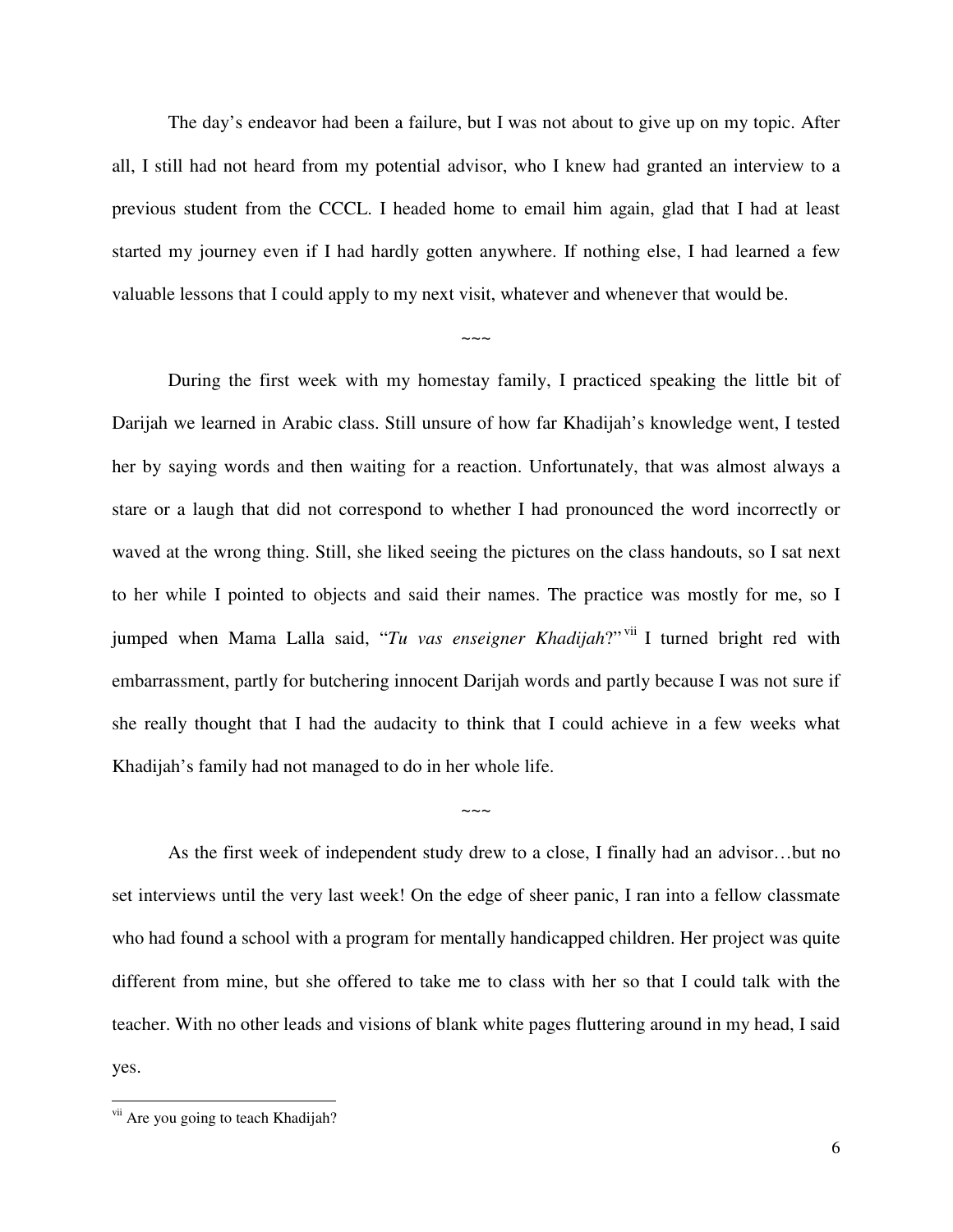We took a grand taxi to Takadoum, a district of Rabat far from the parts of town that I knew, and walked down a crowded street to a cluster of medina-style buildings with twisting alleyways. The school itself, *Association Dar Takadoum*, was a converted house with just a few rooms. The one right behind the secretary's desk was the one we wanted. Once again I was skeptical that I would be allowed to just walk in, but this time I was. I sat down to observe class and no one asked who I was, where I came from, or what I was doing there. I found out later that the school—and the class for the mentally handicapped in particular—frequently hosted foreign students doing service abroad, but still felt uneasy that not even the teacher asked my name until two hours into the school day.

Once that happened, though, I put my experience at the hospital to use. Instead of admitting my uncertainty about my project, I shared what was solidly in place—that I was writing a paper about the experiences of children with mental handicaps and needed information. The teacher, Hicham Ihy, was delighted, and encouraged me to observe, interact, take notes, and ask him any questions that I had.

Most of the activities that the students did that day were lessons masquerading as games. Almost all of the students, Hicham explained, knew the difference between good and bad, but sometimes they struggled to tell the difference.<sup>2</sup> Classification was central in the classroom, at least during my time there. Students playing concentration had to identify the animals on the cards and keep their pairs in separate stacks. One young man, Yazit, was learning the colors and separating them into what we call "hot" and "cold" colors in the United States. Another, Bilal, was the one who struggled most with his behavior and who had to stop several times to decide whether something was "mine" or "not mine." However, Hicham's explanation that the students were excited to have us because it allowed them to get used to "normal people"<sup>3</sup> brought to mind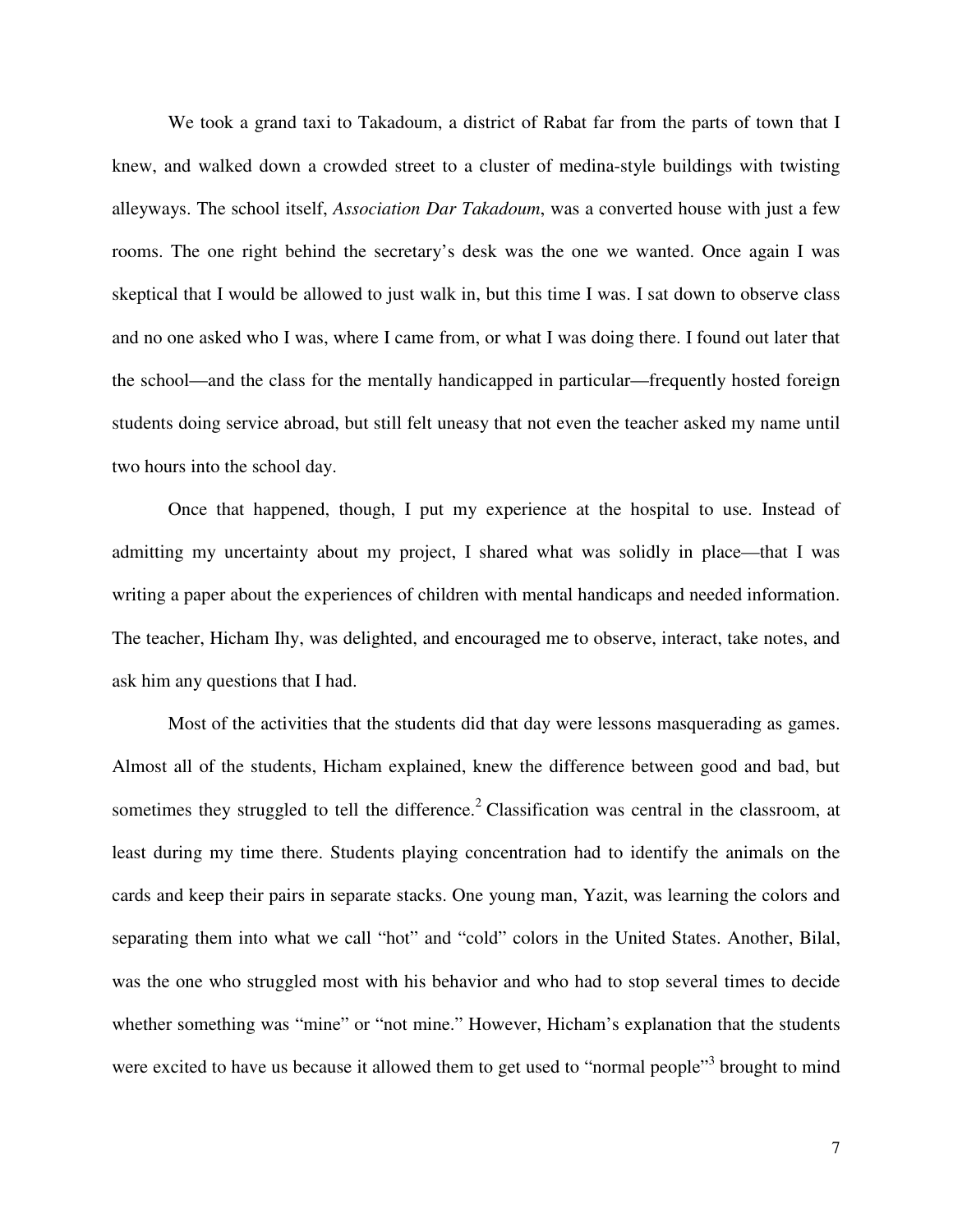the most powerful cliché division in the world, which was keeping them from interacting with strangers in daily life: "them" and "us."

 $\sim\sim\sim$ 

"No, no, it is not the same," my advisor told me. Rather fed up with being asked to title a project I had yet to begin, I had turned on my alliteration faucet and produced "*Mareda* in Morocco"—*mareda* meaning "sick" and being the world that Khadijah had been drilled to use as an excuse in almost any situation. "Mental illness, it is something that can come to anyone, but mental handicaps are genetic."

I nodded to show that I understood his objection. Because my family has a history of mental illness, I am acutely aware of the implications of the phrase "mental illness" in the English language. (I am also aware that a predisposition to mental illness is also genetic, but my understanding kept this from coming up.) In the moment, however, *mareda* had seemed like a better choice than the French *malade à la tête* which translates literally to the rather nasty phrase "sick in the head" and more accurately to "headache."<sup>4</sup>

Little did I know that the divide between mentally ill and mentally handicapped was going to become my project's "them" and "us," a division caused, more often than not, by a lack of understanding and which prevents people—or, in my case, an independent study project from moving forward.

 $\sim\sim\sim$ 

One interesting problem of the "them" and "us" divide is that it generally requires an apparent, easily seen trait. In the United States and Morocco, skin color is one of the major forms of difference—and in Morocco, where Europeanization has not influenced every aspect of life, the lighter the skin the more attractive a person seems. As in many countries all over the world, this preference probably reflects the fact that the wealthy could remain inside and pay for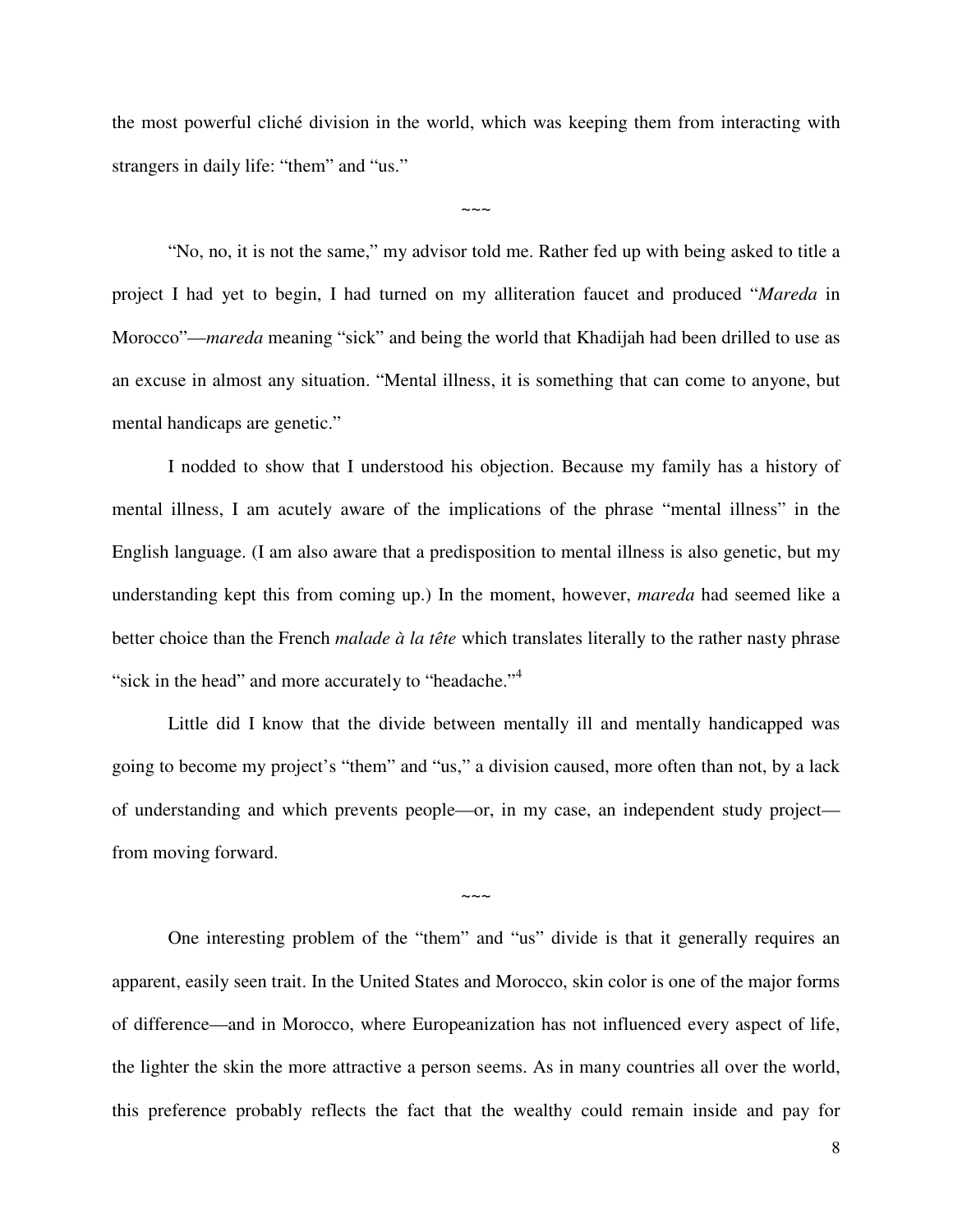someone else to work under the hot sun, a difference of location that aligns closely with the public and private spheres that Fatima Mernissi explores in depth in her book, *Beyond the Veil*.

Traditionally the mentally handicapped in the care of their family belong to the private, indoor sphere. "To a lot of people they are *hshuma*<sup>viii</sup>," Hicham explained, "so their families closed the doors on them."<sup>5</sup> During my homestay, Khadijah left the house only about six times, always with Mama Lalla and only to go to the *hammam* or to visit family. Most of the young men at the *Association Dar Takadoum* spent the majority of their days indoors, from wheelchairbound Samir, who became so depressed inside that he started to bite his wrists bloody, to Yazit, whose family kept him indoors in part because he was too timid to defend himself from anyone who gave him trouble.<sup>6</sup>

However, this desire to keep mentally handicapped family members inside and out of sight is changing now, just as the role of women in Moroccan society is changing. For both these groups, the divide between a life lived indoors and the ability to go outside came to equate to the difference between a passive life detached from society and an active, involved social life.

 $\sim\sim\sim$ 

No one who saw Yazit on the street would think that he had a mental handicap. He was friendly, the only student who never failed to go around the room shaking everyone's hand in greeting or parting, and he had a beautiful smile that appeared easily. Only when someone started to talk with him would they notice something different: he was unusually quiet, hesitant to speak, preferred to point at rather than ask for something, and had difficulty remembering things in the short term. Frankly, Yazit's behavior the first time we met reminded me a great deal of myself during my first weekend with my homestay family, when I could only say a few words of Darijah and when none of the words my family tried to teach me seemed to stick in my mind.

viii Shameful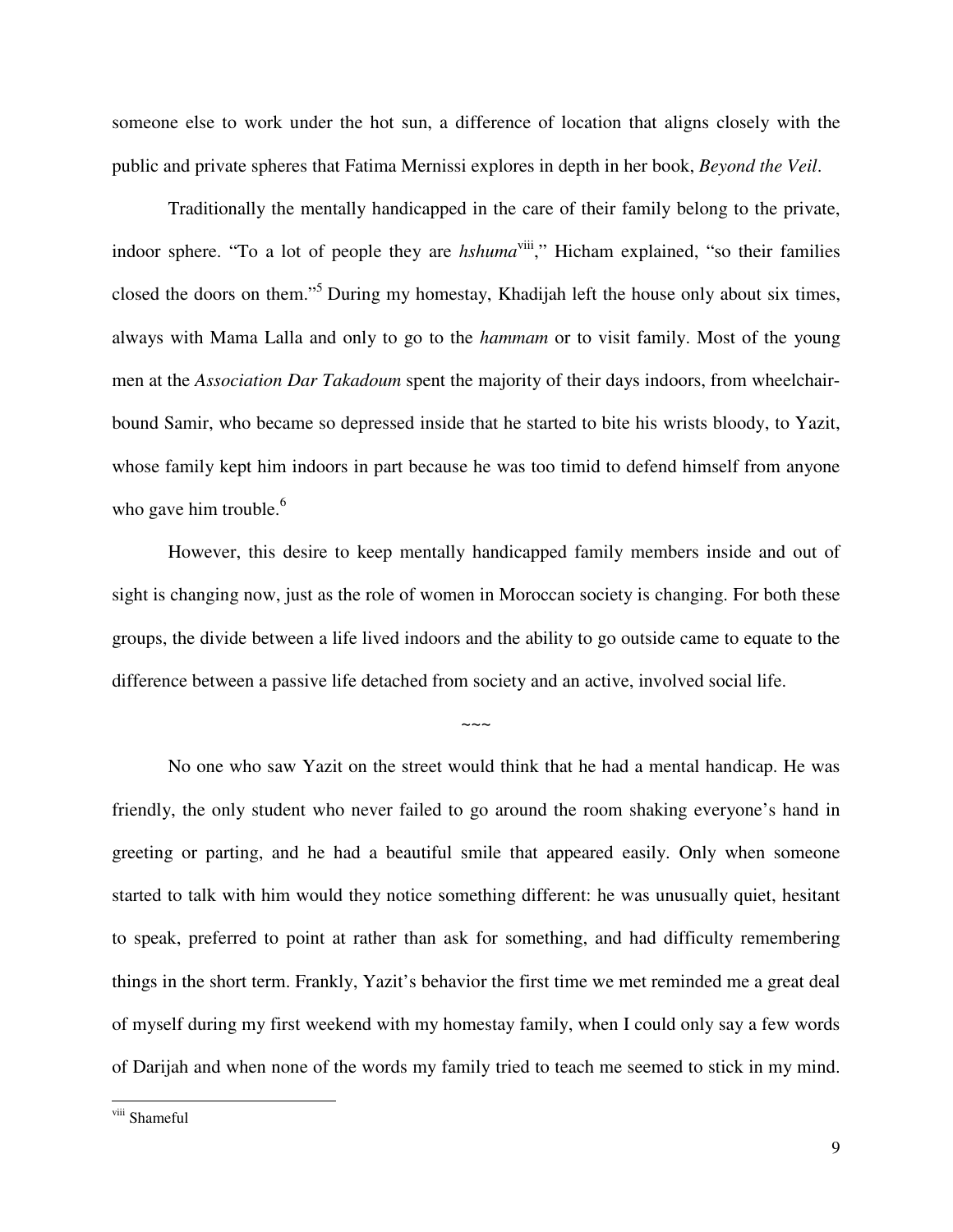I smiled as much as I could to make up for my silence and relied on gestures to make my few needs clear. No one could mistake me for Moroccan even if I kept my mouth shut…but maybe the reason Yazit was so quiet was that he could "pass" as "normal" as long as he did not have to speak.

 $\sim\sim\sim$ 

Back when I had started planning my story, I ignored problems like this, problems of fitting in. I knew I would keep the piece of *Iron John* in which a fugitive prince from another kingdom finds work with a palace gardener, but I gave no thought to whether he would struggle to integrate into the new culture. In my mind, the hero, Tam, would have a little trouble finding a job, a good bit of trouble when his employer found out that he did not know how to do simple chores, and moderate teasing about his heavy, high-mountain clothing. Now I wondered how I could make his experience a little more realistic.

I do not have the knowledge to create believable languages, but I do know enough to handle regional differences. In the United States the East Coast's "lollipop," "bubbler," and "soda" are the West's "sucker," "water fountain," and "pop." The village stay had introduced me to a few variations within Morocco. My village family drilled me each night on the names of the animals so that I would not forget that "*feleus*" is "rooster" and "*sheh*" is "sheep." However, when I returned to Rabat and showed off my new knowledge, my family was quick to correct me, insisting that "sheep" was "*kharouf*" and that "*feleus*" meant "chick." Vocabulary differences on this small scale I could potentially handle, and it will allow me to incorporate variants on the Moroccan phrases that I have come to love: "*shnoo*?" for "what?", an "ee" sound on the end of possessive words like "Papi" or "Mami", and simply "saff" for "*saffi*" to keep from confusing readers unfamiliar with Arabic.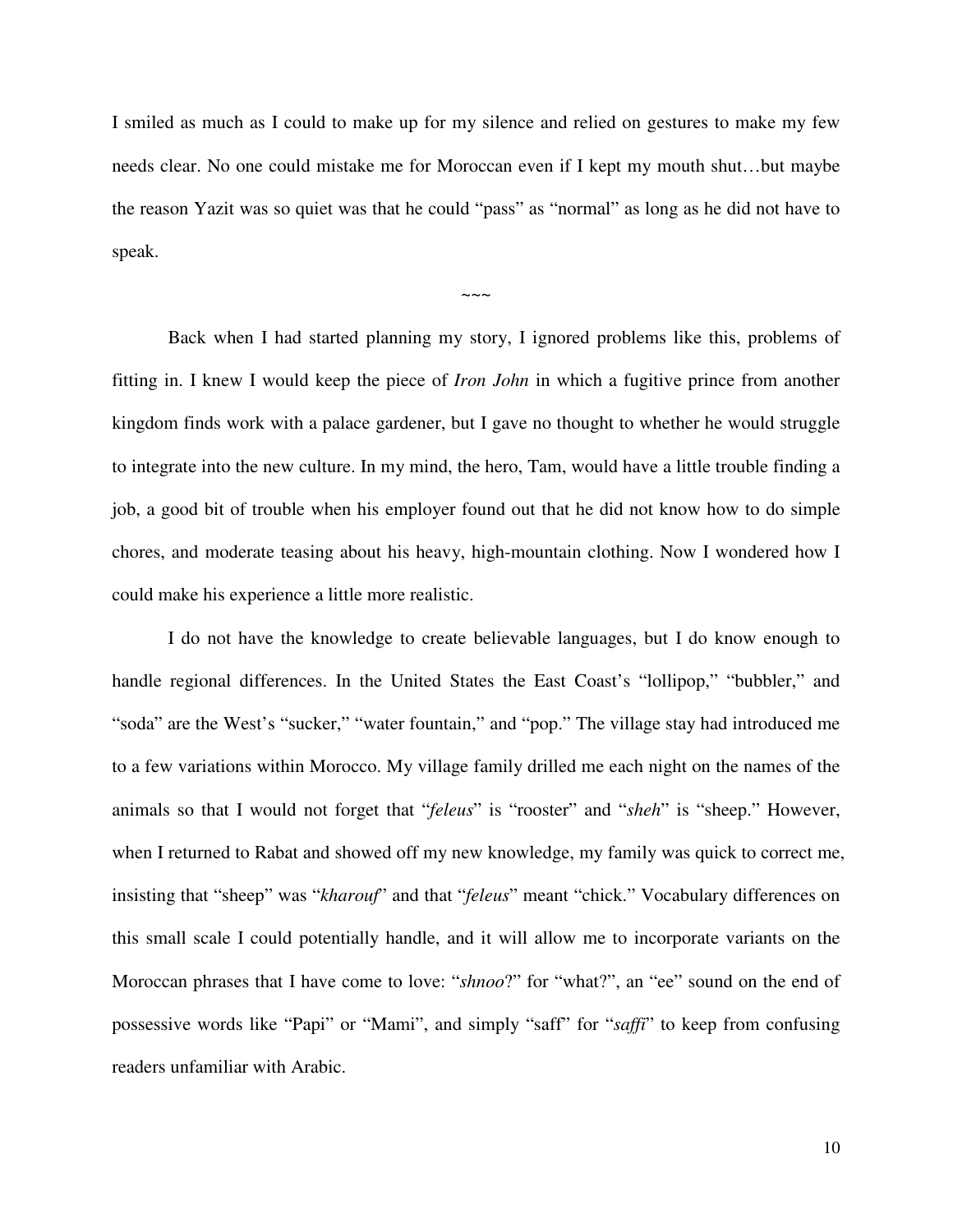However it works out, Tam's experience still reflects mine and, to some extent, Yazit's. Every time he steps out of the gardener's house, he worries that someone will ask him a question that requires more than a nod or a point, as his accent will mark him as a foreigner. Between the style of his clothes and the difference in his voice, the easiest way for Tam to avoid trouble is to stay inside the palace grounds, where few servants have time to venture and where royals will not deign to talk to workers. But this is a book, and Tam is human…and avoiding trouble is far less interesting than hitting the streets, seeing the world, and dealing with any difficulties as they come up.

 $\sim\sim\sim$ 

The second day I went to the school was an outing day for the class, so I had a chance to see how the young men behaved in public and how people reacted to them. Hicham hung in the back, letting the students lead the way out of the alleys and up the street to the main road. "They hate being told what to do," he chuckled. They stayed in pairs, Bilal and Amar with their arms around each other's shoulders and Yazit hand-in-hand with Haroun. However, as the streets became less crowded our little group attracted more attention. One construction worker started calling out to us, which put me on edge. I had seen enough fistfights in the *medina* to know that men were even less respectful to each other than they were to women. Hicham started talking back to the man (telling him off, I hoped) and then, to my surprise, he turned around and called Haroun over. The man spoke to Haroun, they smiled at each other, laughed, and shook hands.

Later I asked Hicham if the man was related to Haroun, but he said that Haroun was just well known. "He's very famous for his problem and for his shirt [a jersey for his favorite soccer team, which he always wears]. People are curious, they are curious to talk to people with mental disabilities, and they like to ask him [Haroun] about football." Up to that point, Yazit was the only member of the class that I had consciously thought of as physically "normal," probably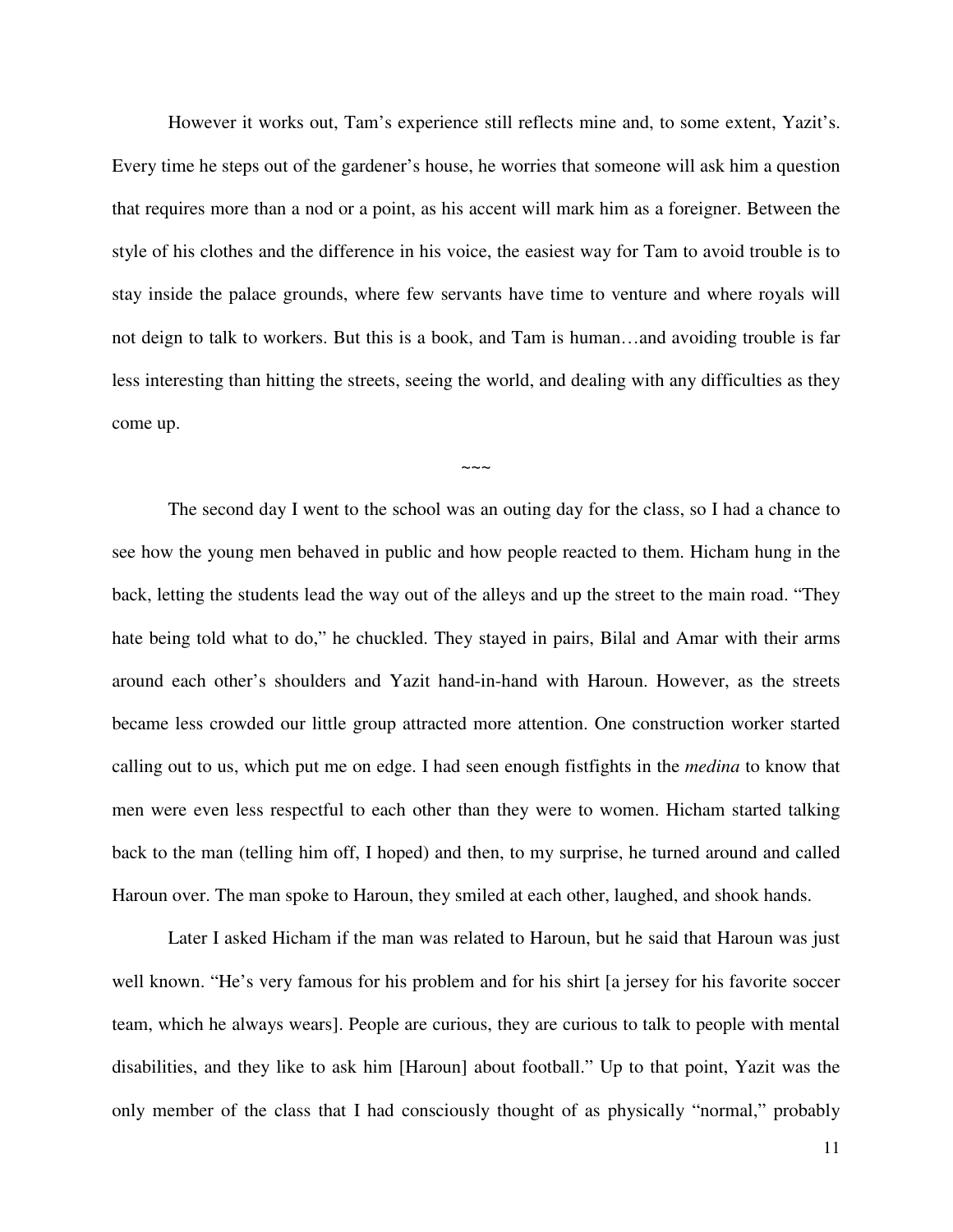because he had arrived on the first day with a friend of Hicham's who I had mistaken for a special education student. Because I saw all the other young men open and active in class, it had not occurred to me that Bilal and Amar could also probably go unnoticed in the street. Haroun, however, had Down's syndrome, which made him the object of attention and, occasionally, harassment. As Hicham put it, "some people help, some people tease,"<sup>7</sup> and the young men in his class could never know how someone would respond to the sight of them wandering outside, trying to live as an active member in a society that still often wishes that they would stay indoors and out of sight.

The ruins of Chellah and the parts of Moroccan culture still visible to tourists there had inspired an exploratory scene for my story long before I realized that it would intersect with my independent study project at that beautiful site. The old ablution pool in the necropolis, which is now a home to eels and a water dish to cats, will appear in the finished work, if not quite as it did when I first wrote about it:

 $\sim$ ~~

The priest shivered as he stepped out of the water and wrapped his robe over his damp ceremonial clothes as he hurried toward the warmth of the temple *hammam*. Tam just watched, acutely aware that he had already sweated through the sleeves and back of his innermost shirt. He had long since given up on amazement at the local population's definition of cold weather. Open wonder just drew attention to the only odd one out—himself.

He waited a moment to be sure that no one else was coming to the pool for their morning ablutions before stepping from behind the screen of greenery and approaching the water's edge. He knelt with his right arm toward the temple and quickly peeled back four layers of cloth from his left arm: *djelleba*, robe, outer sleeve, inner sleeve. Then came his least favorite part. With a swift glance in either direction to be certain that no one was watching, he stripped off his long glove and plunged his hand arm into the water as far as he could without wetting his rolled-up sleeves.

The splash scared the fish, of course, so Tam had to wait for the water to calm and the kissing carp to come back. Something slimy touched him, but a slight flick of his fingers sent it scurrying. Unlike the fish, the eels were thought to be sacred. Tam had accidentally come upon the pool several times while young mothers and desperate middle-aged women were wading, bare to the knees and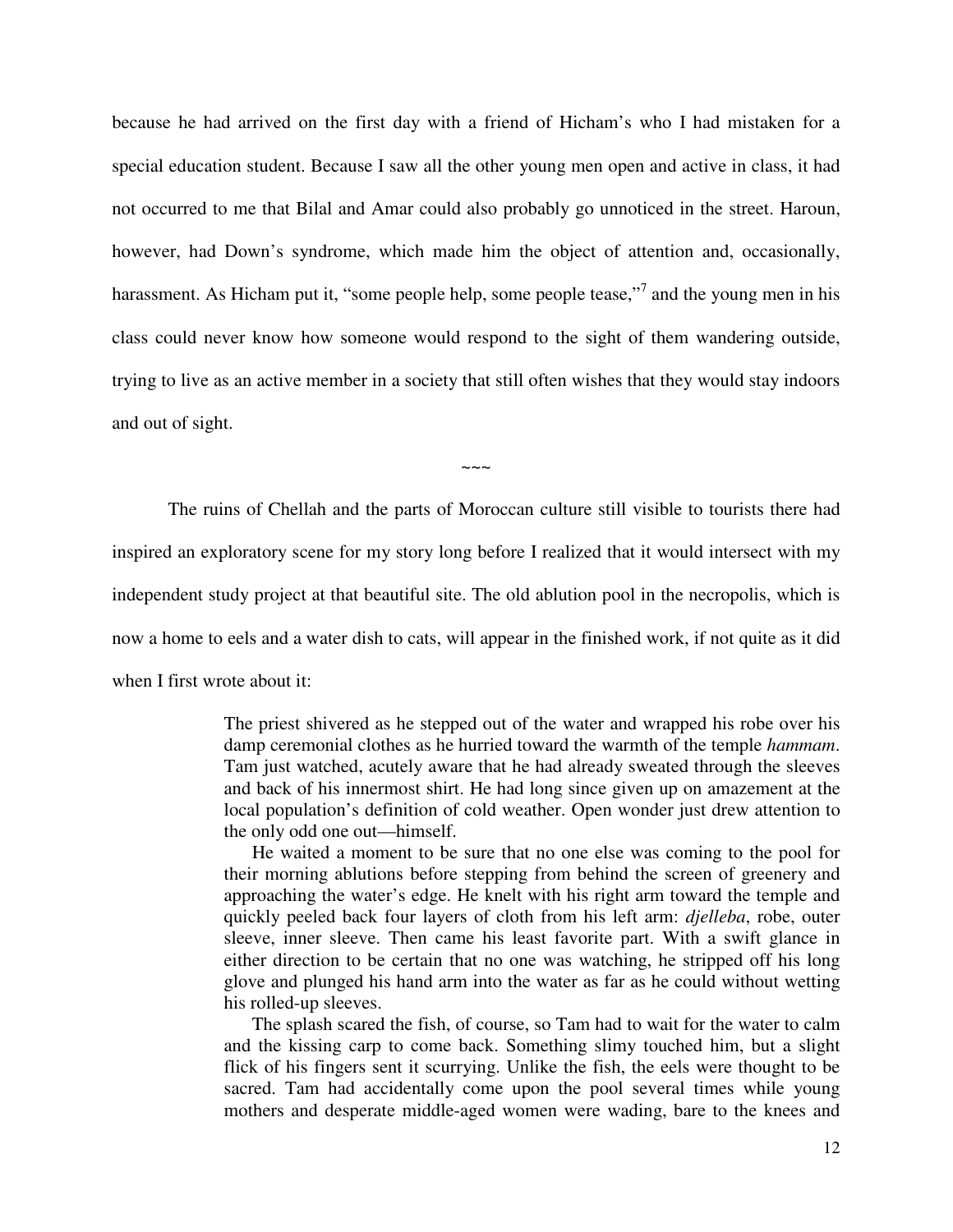elbows, in pursuit of the creatures reputed to ensure long years of fruitful childbearing. Personally, Tam hoped he never had to get closer to an eel than he just had.

This time, however, I was not here to brainstorm adventures for Tam and his friend, Jay, who has a penchant for possessing animals. No, I had returned to Chellah in search of some more real-life culture to include in my paper.

It was actually my second trip to Chellah in search of "*quelqu'un de la famille* Chawki,"ix as I said to the ever-polite guards at the gate. The last time I had come, the Chawkis had been away for the day and the guards had told me when I should return before they let me into Chellah for free. This time a groundskeeper who spoke a little English led me away from the front gate, toward a stone wall behind the parking lot. Two wooden planks held a tarp attached to the wall taut above a cluster of stools and wooden crates. Behind a wooden chest covered with teacups, a teapot, a long knife, boxes of sugar, and a pouch overflowing with plastic bags of herbs, sat Boujammà Chawki, Rabat's *grand maître de Gnaoua*.<sup>x</sup> A well-aged man smoking a long, thin pipe and wearing a green *djelleba*, Chawki listened to the groundskeeper's introduction and immediately shooed the young man on his right out of the second-best seat so that I could sit down and he could test my French. After determining that we could get along without a translator, I explained my interest to Chawki and the interview began.

I took an oral history class last semester and had to struggle several times to get willing volunteers to open up and share their stories. With Chawki there was not a moment's hesitation. First he gave me his credentials: his family had been the royal family's go-to Gnaoua group since his grandmother's time, he had begun performing at the age of seven, he had played with Jimi Hendrix, he could (and did) name all the countries he had visited on twenty three tours, and his

<sup>&</sup>lt;sup>ix</sup> "Someone from the Chawki family"

x Chief Gnaoua master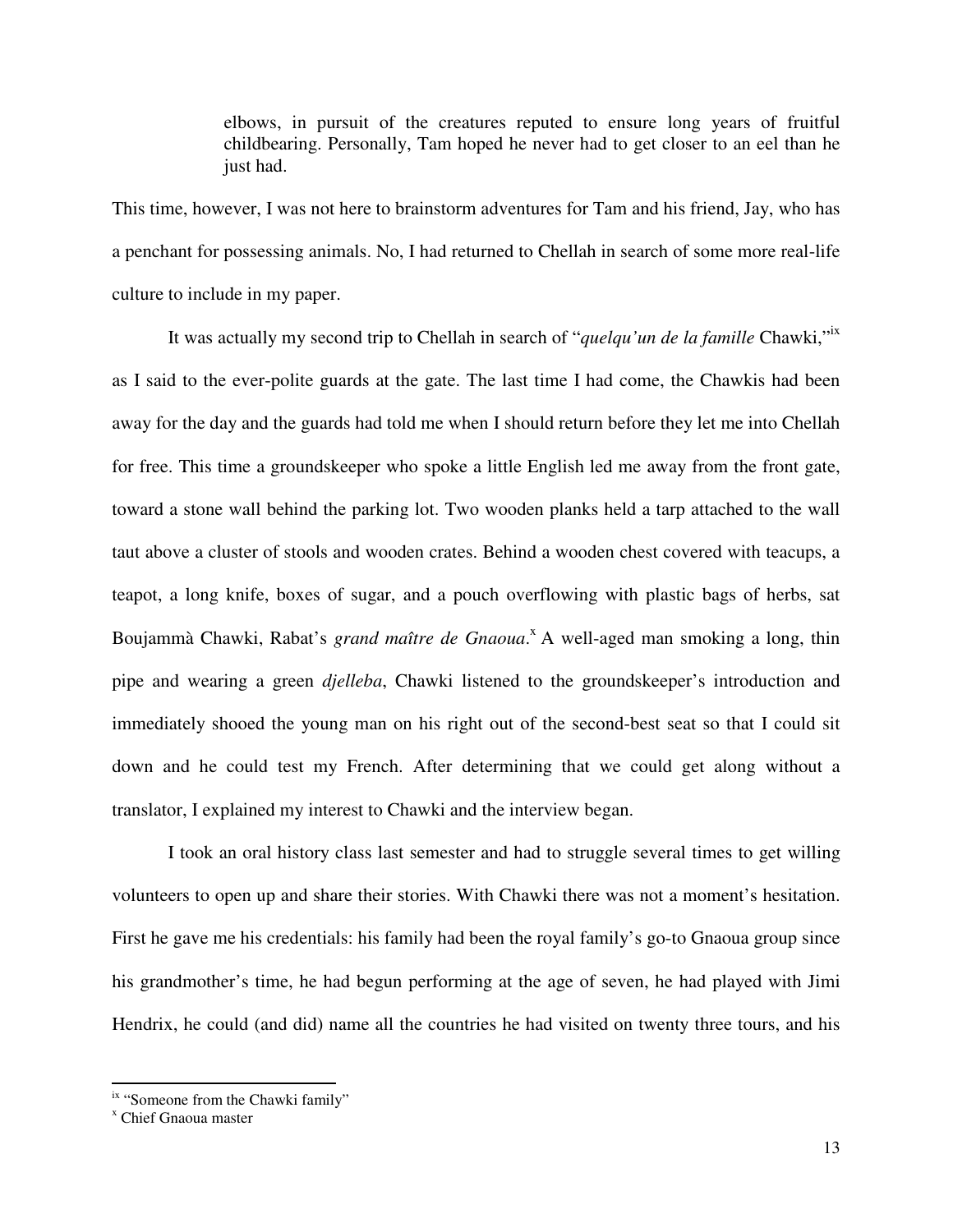group had played for countless kings, presidents, and prime ministers. Once he finished outlining his personal experience, he launched into a detailed description of the seven main varieties of djinn and the effects that they have on the humans they possessed. Each djinn belongs to a color category, which determines how much power they have and what they can do. Red djinn, for instance, cause people to be extraordinarily angry and to hurt both themselves and others. I had learned in the village that wanting to be alone was considered a sign of mental illness, and Chawki told me that this was also another symptom of possession, with some djinn preferring certain isolated environments to others. Other djinn cause people to be extremely sensitive to light or sound, to talk to someone who is not present, and to eat raw meat and drink the blood of animals.

When a family notices a loved one going to behavioral extremes that do not subside over time, they seek the advice of someone with specialized knowledge. One option is to hire a group of Gnaoua players, who enter the private sphere of the family home. The Gnaouas' job is to identify, name, and either draw the djinn out or change its color to one less powerful by performing music and rituals throughout an entire night. "Et après, je dors toute la journée,"xi Chawki laughed.

The day after my meeting with Chawki, I borrowed a book of Moroccan folklore from the library, curious to see how people were supposed to interact with djinn. However, I did not find a single reference to djinn in the entire book. Instead, the ghoul was the supernatural being of choice, usually threatening to eat the main character but sometimes forming fast friendships with and, on one occasion, even marrying a human!<sup>8</sup> I wondered what the difference was between a ghoul and a djinn, so I looked them up.

 $\sim\sim\sim$ 

xi "And afterwards, I sleep all day."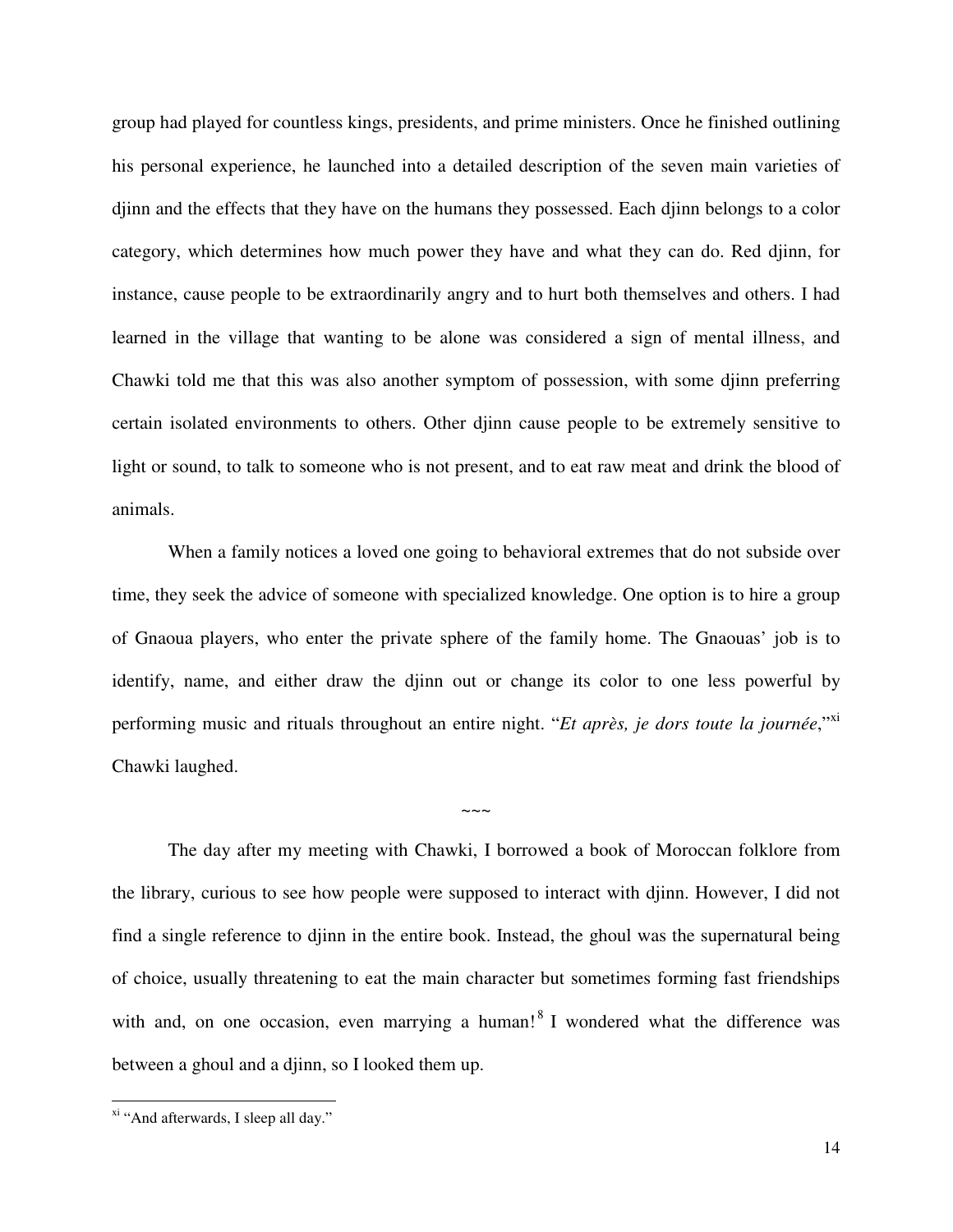It turns out that the difference is significant. More people believe in djinn because they are mentioned in the Koran.<sup>9</sup> They are described as a form of being created from fire just as humans were created from dirt, and they live in societies as rich and complex as humans' in a shared, invisible world alongside our own.<sup>10</sup> Ghouls, which only appear in folklore, are nasty spirits of the desert that like to lure humans away from safety to eat them. A few of the traits attributed to ghouls jumped out at me as being suitable descriptors for Tam's friend Jay, a Robin Goodfellow-type of character usually more concerned with amusing himself than with being responsible. Ghouls had a reputation for eating people, especially children; Jay, for all his recklessness, cares a great deal about early deaths and does all he can to prevent them…and consequently is often caught near the dead or dying, and subsequently blamed for the death. Ghouls preferred empty spaces, such as the desert; Jay also prefers land with little life because he can avoid those annoying pangs of responsibility. Finally, one of a ghoul's favorite tricks was disguising itself as an animal; Jay finds that operating on two legs is often inconvenient and makes good use of his ability to turn into an animal at will.<sup>11</sup>

Between the definitions and the folk stories, I had just found enough supernatural beings to restructure the European-folklore-based hierarchy I had created earlier. There was no question about it: Jay was a ghoul.

 $\sim\sim\sim$ 

With djinn classifications and ghoul hierarchies swirling around in my head, I set out on the Monday of the last week of independent study to meet with a psychologist who I hoped would be able to answer a few questions about Europeanized treatment for the mentally handicapped. Without an exact address, but with a precise description of where my interviewee's office was located, I set off on foot. I had learned from an unexpected adventure in Agdel two weeks earlier that I could not trust a taxi to deliver me exactly where I needed to go.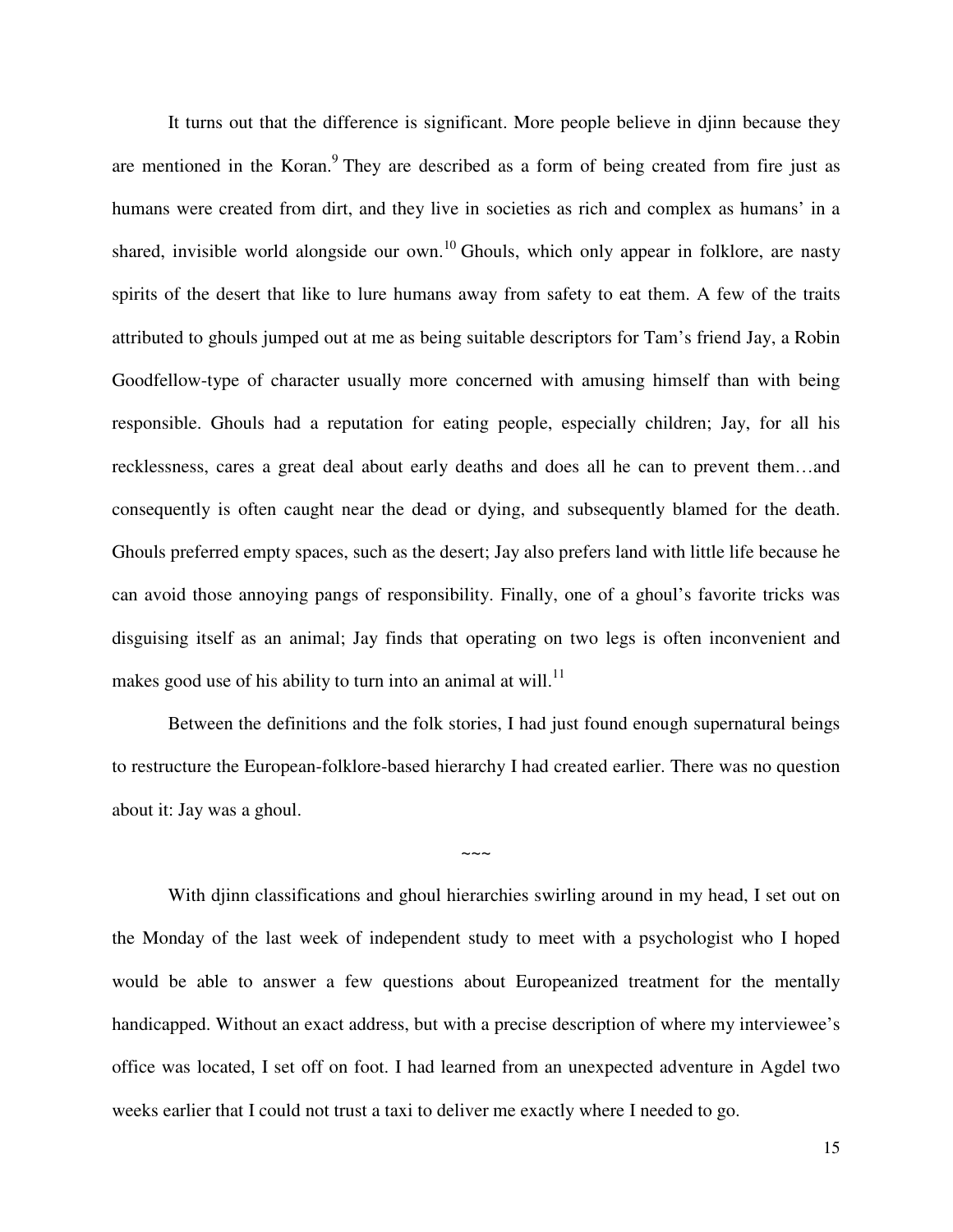With my first potential advisor still unreachable, Abdelhey had recommended someone else…someone who actually picked up the phone, arranged a meeting, and gave me an address. I hailed a cab and told the driver where I wanted to go. He nodded his consent, I got in the car, and we were off, chatting in French, Fus'ha and Darijah until he pulled over and asked again where I wanted to go. Surprised, I repeated the address and the name of the university department in which my new potential advisor worked. He started again, stopped twice to ask directions, and finally dropped me off on the (quite long) street I needed because he did not know the area well enough to take me straight to the correct department. A silly misunderstanding that was, in large part, the driver's fault for acting as though he knew something that he did not, took me in the right direction but still left me with fifteen agonizing minutes of asking directions, wandering on unfamiliar streets in the hot sun, and worrying that I would be late for my appointment.

Little did I know I was about repeat the taxi driver's mistake. Remember my incorrect use of *mareda*? The difference between mental illness and mental handicap came up at the time because I was so used to using the simple words that my family used, like *mareda* or *malade*,<sup>xii</sup> that I blanked on the word "handicap" and used "illness" instead. My advisor cleared up my confusion, but that uncertainty reappeared when I talked to both Chawki and a doctor with more modern methods.

I found Dr. Benchekroun's office between Rue Mohammed V and the Mohammed VI National Theater easily enough and walked right into what seemed like an ordinary apartment building. About half the mailboxes had company names or logos on them and, because I live in a residential complex with one company taking up ordinary apartment space, I wondered if people lived in the rest of the apartments. If so, client privacy could be an issue for the offices, as anyone living in the building would be able to see people come and go.

xii Both words simply mean "sick"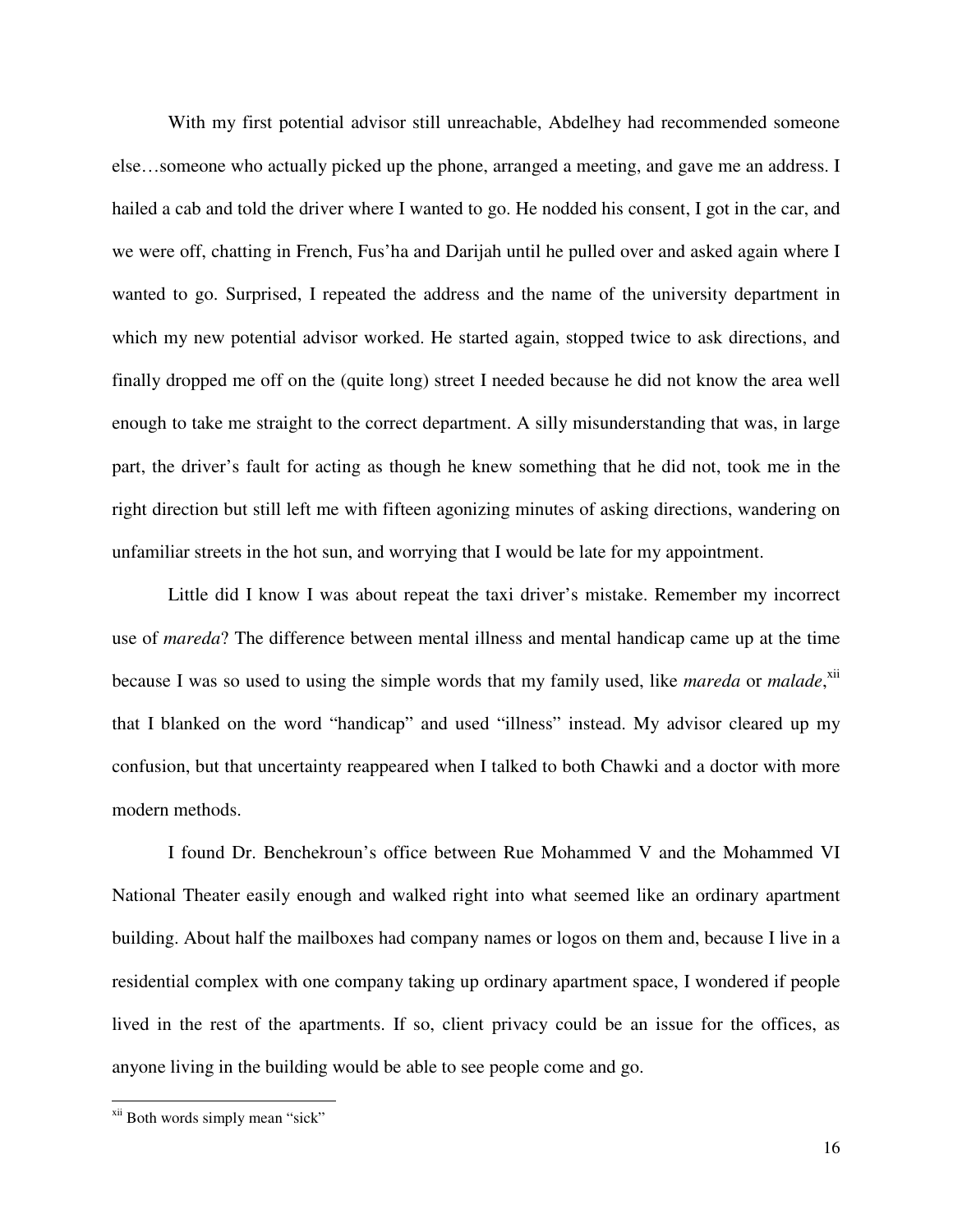After a brief wait in a waiting room very like one I would have expected in the United States—no couch-lined walls here—Benchekroun called me into his calmingly dim office, full of heavy wooden furniture, dark rugs, and a stack of mattresses that made Freud's famous couch look like a lumpy pillow. One of my first questions confirmed my suspicion that Benchekroun worked mostly with mental illnesses rather than mental handicaps, but I took the opportunity to ask about a few other points. In Chawki's experience, families tended to come to Chellah in search of Gnaoua treatment after they had been to doctors and lost faith in modern medicine. Benchekroun, however, acknowledged that most of his patients turned to traditional healing before, after, and even during their time seeing him. Patients might talk to *fiquas* or religious advisors, but they also rely on the advice of their family.

The support of loved ones plays an extremely important role in a patient's recovery; whole or partial families often come to Benchekroun's office with their affected member. Again, though, mental illness was quite different from mental handicap. I was pleased to hear that Moroccan families cared so much about their members' wellbeing, and I hope that this aspect of medical culture does not disappear completely. In so many European cultures, mental illness is so *hshuma* that many people try to hide their diagnosis even from their loved ones. Mental handicaps seem almost the opposite. Whereas Europeanized cultures send their handicapped children to school, take them to zoos and museums, and fight for a child's right to be in public, many Moroccans keep their mentally handicapped relatives inside and out of sight, no matter what their age.

As I walked home, I continued to wonder where the line fell between mental illness and mental handicap. Benchekroun specialized in Autism, and the more I thought about the young men at the school in Takadoum the more I began to wonder whether some of them, especially Yazit and Bilal, were Autistic. Benchekroun had been very honest when he told me that only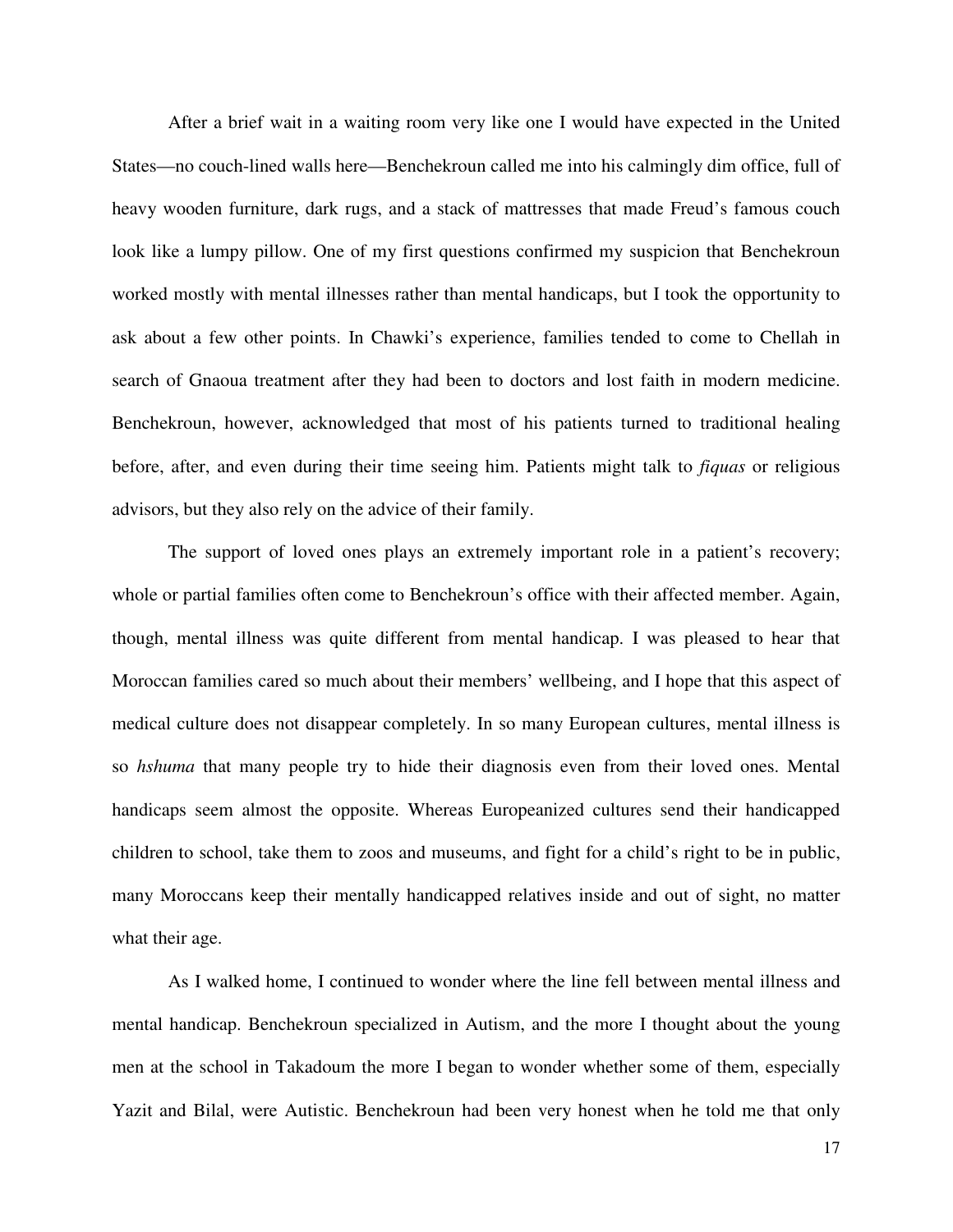those who could afford to pay private practice fees came to see him.<sup>12</sup> Unfortunately, without a good mental health care system, determining the difference between illness and handicap might rest solely in the hands of a family that may not have the time or the money to take their child to a hospital or a specialized care program. In fact, a mental illness like Autism, if undiagnosed and treated incorrectly, could potentially start to *look* like something far more serious—such as a mental handicap.

 $\sim\sim\sim$ 

As the students of the *Association Dar Takadoum* strolled down the street on their outing, I fell in step with Hicham, told him about my recent experiences with the grand Gnaoua master, and asked his opinion of traditional healing. I had guessed that he would either dislike the methods or see them as pointless but relatively harmless, but instead Hicham was quick to come down hard on traditional practitioners. The *Association* pays for occasional visits to the doctor for its special education class and Hicham usually accompanies his students, often alone after the initial meeting with the doctor, when the family's presence is required. Several of his students were mistreated, not out of spite or neglect but simply because their families lacked knowledge about the kind of care that their children needed.<sup>13</sup> Many of his activities are designed to build confidence battered by confinement, misplaced discipline, and excessive help that prevented the students from learning to do simple tasks. Hicham believes that the most important thing he does to help his students integrate in the outside world is "to undo what society did to them."<sup>14</sup>

With such a strong response from someone with only "a lot of experience" <sup>15</sup> and admirable concern for his students as credentials, I expected a professional to have an even more rigid opinion…so I was surprised again when Benchekroun refused to pass judgement on traditional medicine. As he reasoned, "you always have a good person and a bad person. Some people are actually very good psychotherapists, but there are also a lot of charlatans who just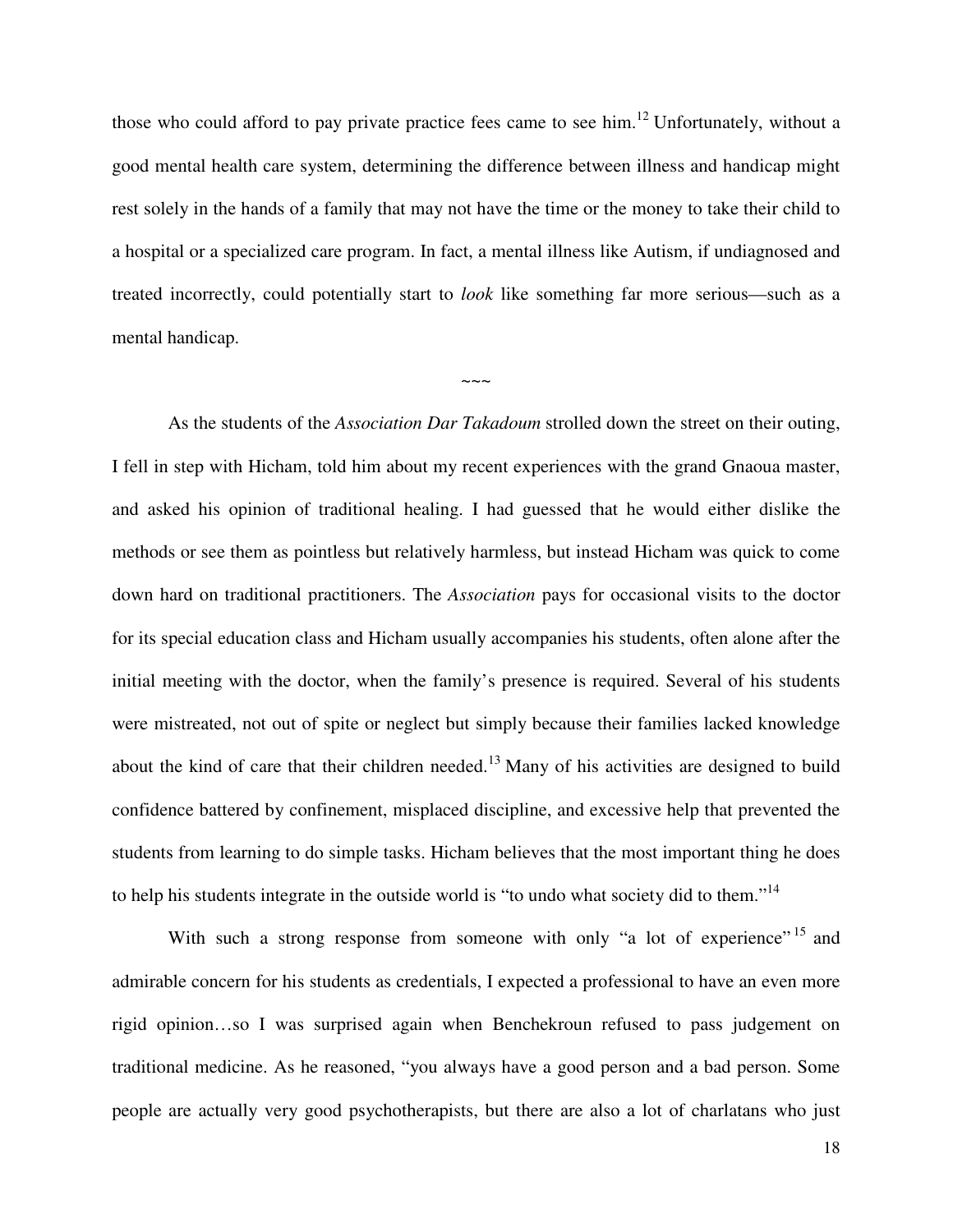want money." The only time when the clash between the two types of practices became a problem, he said, was when traditional healers refused to acknowledge the work of professional psychologists and told their patients to stop taking their medications.<sup>16</sup> I winced inwardly when Benchekroun said this. My mother, sister, and I all have depression and we had all made the mistake of quitting cold turkey at some point in our lives and suffered the results. Spiritual guidance is an effective part of treatment for many people, but an error like that, based on one person's judgement of another's healing methods, could prove disastrous.

Unfortunately, misjudgements are all too common when it comes to the mentally handicapped. Because they look, behave, or communicate differently or difficultly, many people assume that they are completely unintelligent or incompetent.

 $\sim\sim\sim$ 

Samir was always courteous, refusing to start a game until Hicham had a free moment to tell me that Samir said, "Ladies first." He was also a gifted math whiz, able to solve large, complicated problems in his head. Haroun, the young man with Down's syndrome, knew all the rules of soccer and, although a lack of coordination kept him from doing fancy footwork, his aim with a ball was impressive. Amar could beat anyone at concentration with his seemingly psychic ability to find matching pairs by watching the other player shuffle and spread out the cards. Yazit learned how to play concentration between Monday and Thursday, advancing from face-up card matching with ten pictures to face-down recall with thirty pictures in just three days. Bilal, the highest functioning member of the class, was informally in training to become a special education teacher's assistant.<sup>17</sup>

Only on my last day at the school did I meet a young woman in class. Sofia sat in a wheelchair but was strong enough to stand in order to move to a regular chair or to reach the CD player. Like my homestay sister Khadijah, Sofia liked to sing and had a good memory for lyrics,

19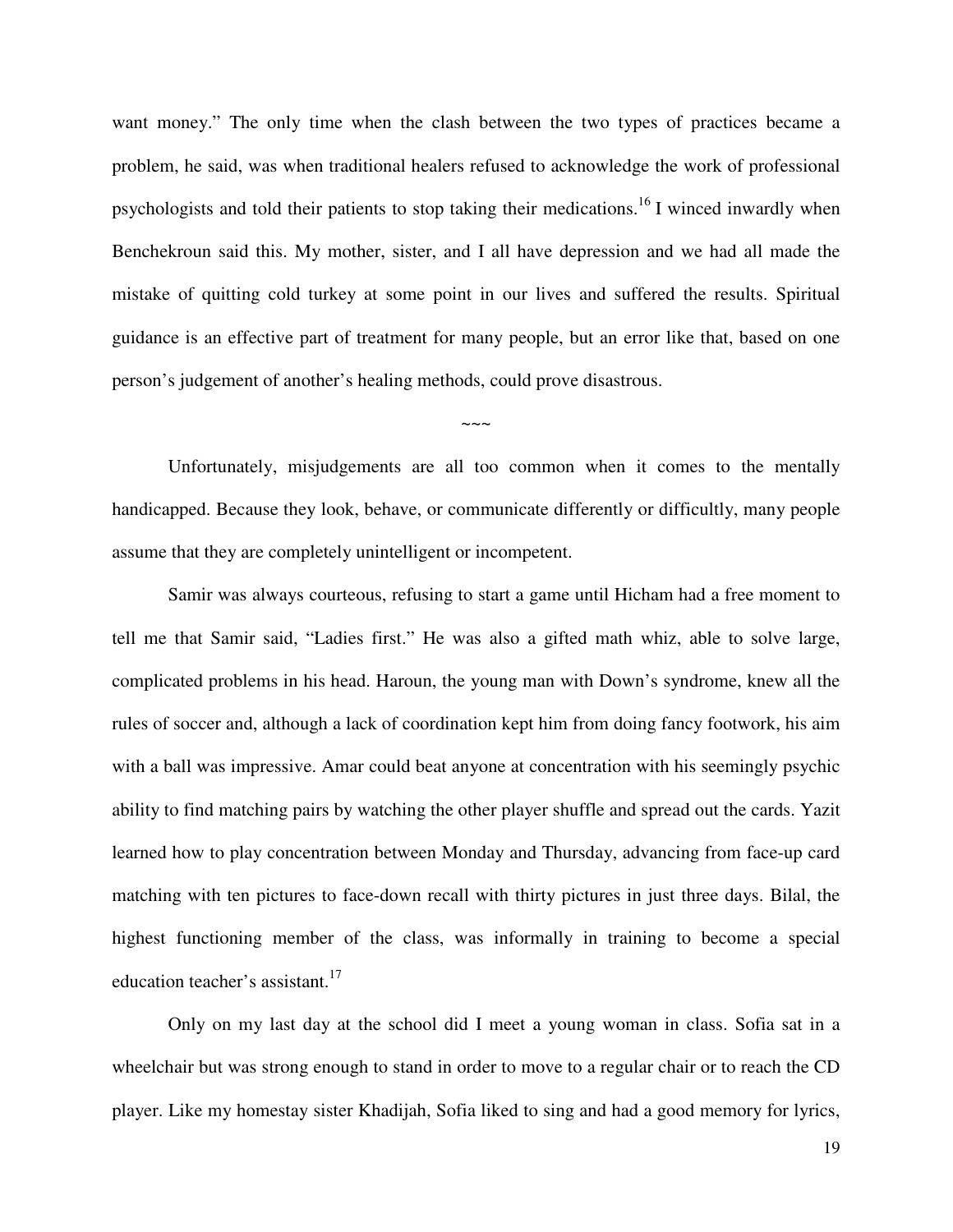if not for tunes or the acceptable volume of "indoor voices." Sofia preferred school tapes and recordings of sung Koranic readings, while Khadijah favored traditional songs that I heard at a wedding and during television shows set in rural Morocco. What impressed me most, though, were the complex associations that these two young women had with these songs. Sofia would multi-task by singing along with the tape while quizzing herself with French flash cards whenever the school songs were on, but she would pause, lower her voice, and nod along with the Koranic readings.<sup>18</sup> Khadijah knew a few complex clapping rhythms to go with some of the songs, and she knew how her voice should sound for the song's usual setting—for example, loud and happy for the traditional Moroccan celebration song.

Today most Gnaoua music is played for celebrations, such as local or music festivals and weddings. "A *Tangiers, tout les marriages sont avec les Gnaouas*,"<sup>xiii</sup> Chawki told me with a smile. I asked if there had been any change in the popularity of Gnaoua during his life and he said that his band visited as many houses as ever, but that it was less likely to be for healing than in the past.

 $\sim\sim\sim$ 

A traditional Gnaoua ritual is more than just a musical show. It requires the participation of m'qaddma, female performers and healers, with the usual male Gnaoua musicians. Everyone dresses in one of the seven colors of the djinn, which varies by day and occasion. While the men play, the m'qaddma light candles, sing, and dance to determine the name of the djinn possessing the affected person. Each performance varies depending on the type of djinn. In the ceremony Chawki described for me, the m'qaddma perform a dance with knives that culminates with the cutting of a goat's throat. Everyone walks around the body three times before the meat is

<sup>&</sup>lt;sup>xiii</sup> "In Tangiers, all the weddings are with Gnaoua."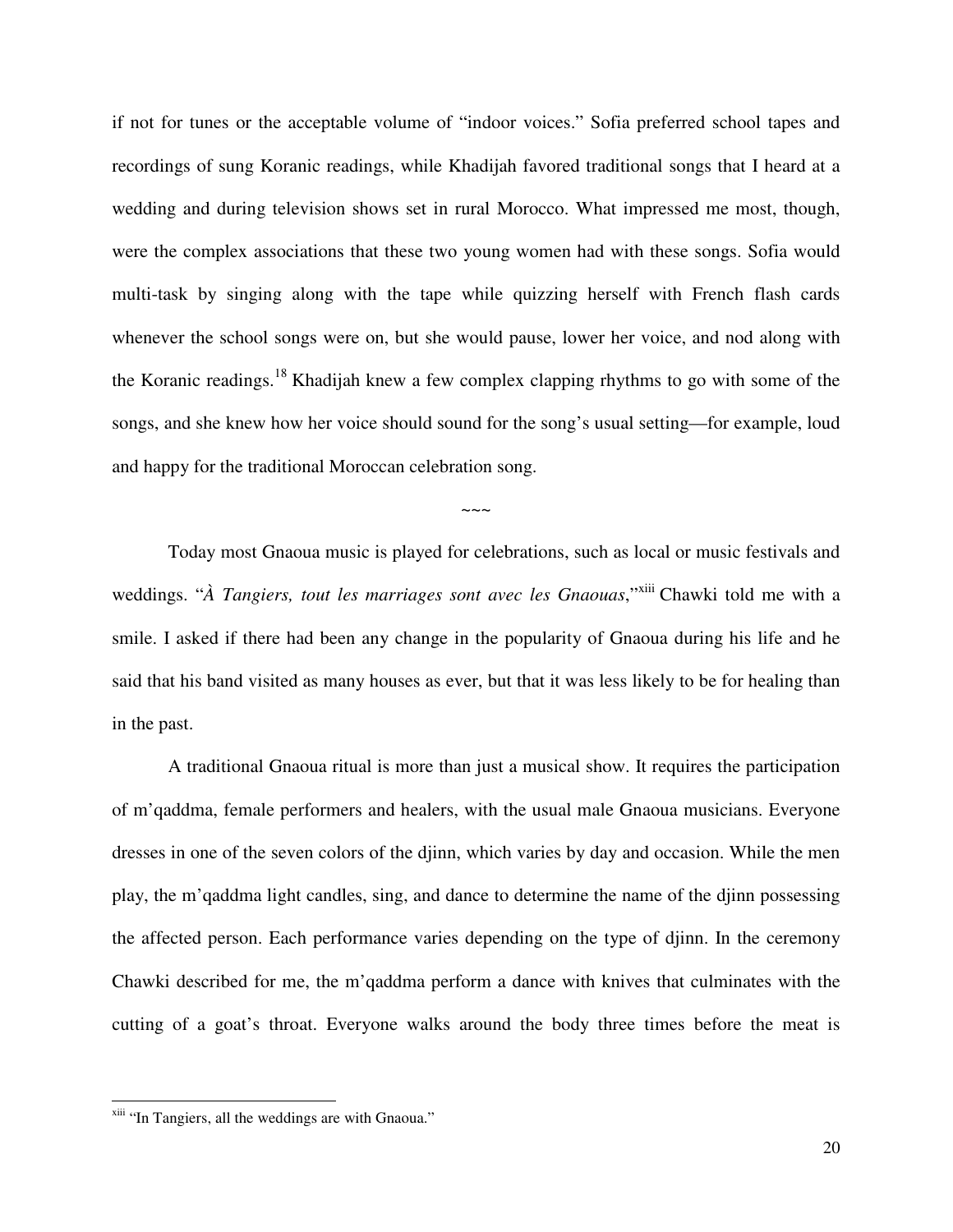prepared, often with a great deal of salt, and eaten. Sometimes a chicken will follow the goat—a colorful rooster or, for one of the best-known Moroccan djinn, Aicha Kandisha, a black hen.

The practice and tradition of Gnaoua music varies throughout Morocco and across Northern Africa. In some places, for some djinn, performers will hit themselves with chains, walk on glass, cut themselves with knives, pull their own hair, burn their own skin, or swallow fire. Chawki paused when he saw my expression of disbelief to assure me that his group does not go to such extremes, though they do sometimes perform a fire dance in addition to the knife dance, and one of the standard supplies of the Gnaoua master is powder to make the fire change colors. What matters is that every part of the performance—the blood and meat, the fire and colors, the music and dancing—is done to entice or drive the djinn from its victim's body.<sup>19</sup>

 $\sim\sim\sim$ 

From candles to campfires, forest firestorms to volcanoes, fire has always fascinated me. In one of my first complete short stories, the chief villain was a devilish figure who created people with bodies of fire and who lived in the center of the earth where he made volcanoes erupt for his own amusement. Characters in the two books that I wrote swear on and curse by fire, and one group of characters are skilled at managing fire, changing its color, and creating fireworks.

In the initial planning stages of my *Tam Lin / Iron John* combination story, I envisioned a world divided into four elements: air, water, earth, and plant. Jay, now a ghoul, is the son of the queen of the air and the king of plant life and he comes into his own as the general of animals, the fifth element, by the end of the story. But what about fire? It was considered one of the main elements of life in most parts of the world, but it had properties that proved problematic. Chiefly, fire could not exist on its own: something had to start it.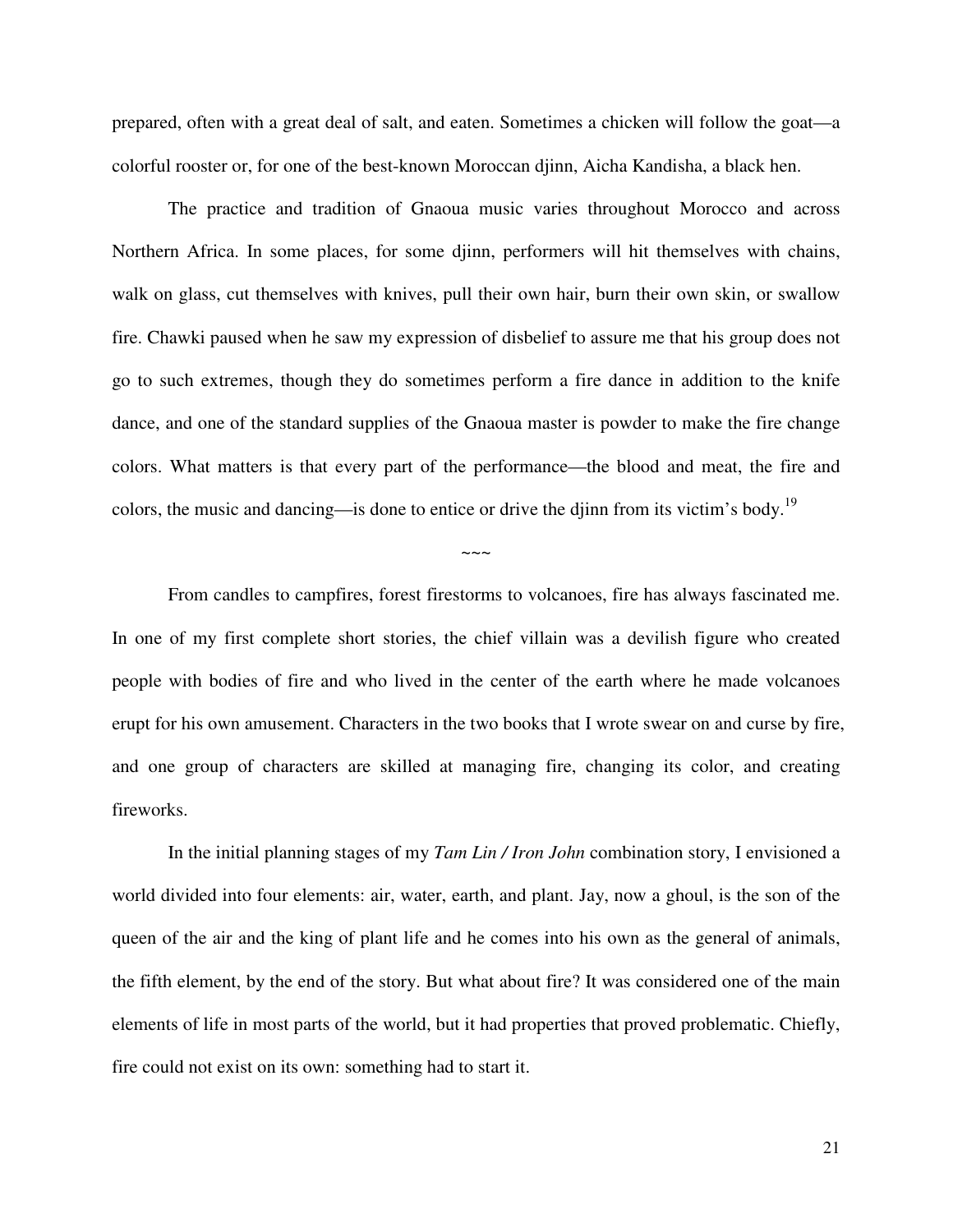Listening to Chawki describe the rituals of the Gnaoua, which were as much about performance as they were about healing, I thought cynically that most cultures on earth were alike in our preference for a good show over actual change. Of course, on my walk home an hour later, I realized that I had stumbled upon another answer to a problem in my story. So I did not want to give fire a life of its own…but what if the people in my world did that themselves? After all, so many cultures worship the things that they do not understand, and fire was a thing at once both easy and difficult to control. This, then, is the symbol of the learned men in the mosque-like temple, who study the four elements to predict drought and rainfall, work with smiths and farmers, and track the time of day.

One of my favorite parts of this arrangement is that fire is something that everyone in my made-up city has in their house for cooking, cleaning, or crafting. Proximity to and potential understanding of an element of both life and faith is not exclusive to religious leaders, royalty, or the wealthy. Instead, it is something that everyone can share.

~~~~~

As in most of the world, unfortunately, Morocco's health care system works best for the wealthy and privileged. Benchekroun warned me that any information he gave me would not apply to most mentally ill Moroccans, as his services are too expensive for many families to afford.<sup>20</sup> Hicham, who often takes students to doctors' appointments when their parents are busy, said that the *Association*'s class for the mentally handicapped is a government-funded program that allows participants to visit the doctor for free. Some public hospitals also have free, government-funded clinics specializing in mental disorders, but even when these public care options are available, "many people are not aware [of them], so most families don't take their kids to the doctor, because they don't know about it or they think they can't afford it."<sup>21</sup> Both Hicham and Benchekroun agreed that one of the main issues with mental health care in Morocco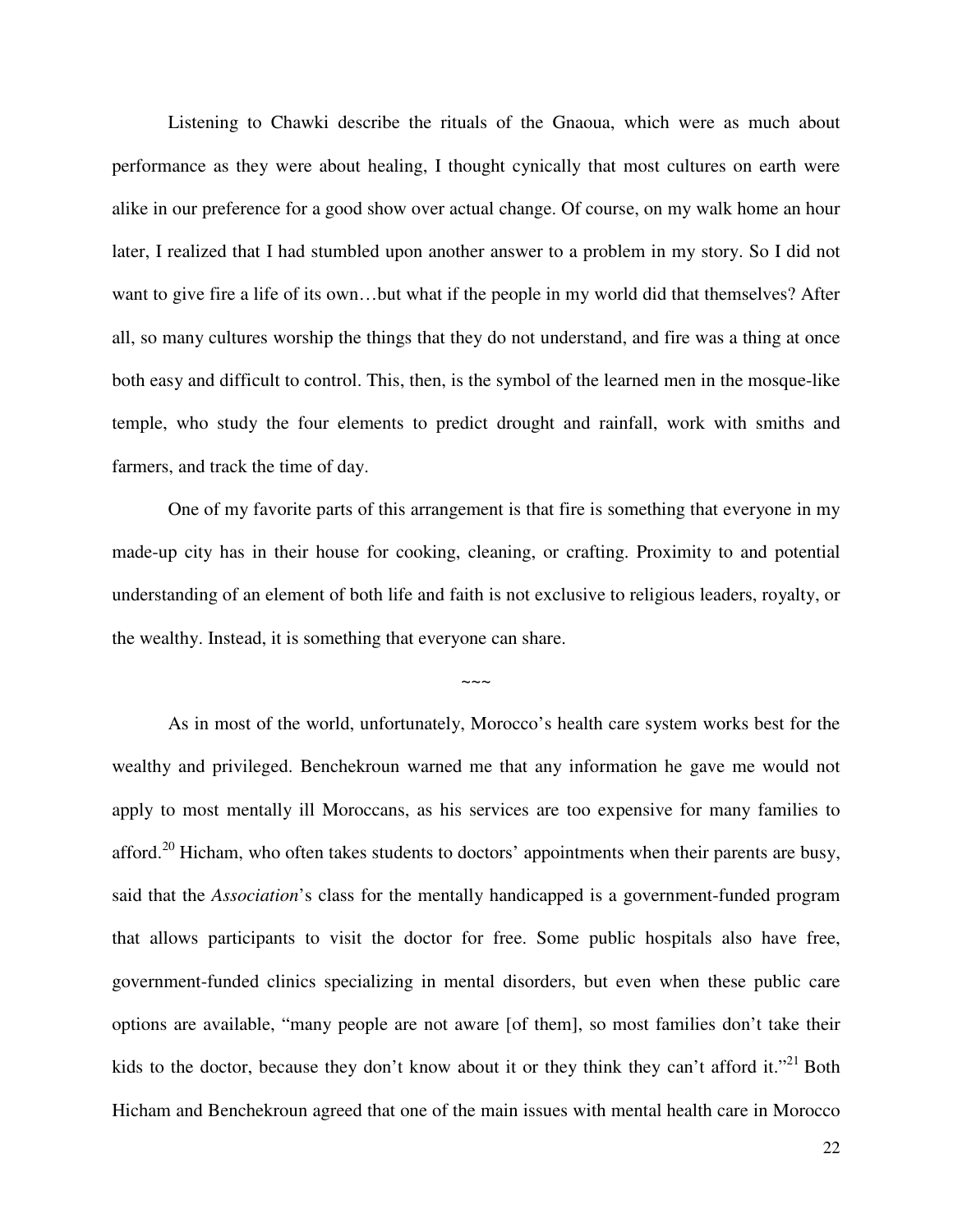is the lack of public knowledge about available treatment, which is, in turn, limited by lack of education.

However, both private practice and public hospital psychologists are concentrated in the cities, leaving the 43% of Moroccans who live in rural areas<sup>22</sup> to rely more on traditional medicine between the annual traveling medical clinics, which are staffed by volunteers who are usually not experts. $^{23}$  Some families who can afford to do so may move closer to a town or neighborhood with services for the mentally handicapped, as did a few families Hicham knows.<sup>24</sup> Although many people continue to believe in djinn because of their presence in the Koran, the practice of hiring Gnaoua healers is becoming less frequent with the advance of education and modern medicine, especially in cities. In Benchekroun's experience—again, limited to those with money, education, and the choice to see him—patients today rarely have trouble setting aside their religious beliefs in order to understand the medical reasons behind their disorders.<sup>25</sup>

For those who believe in the power of djinn, Gnaoua healing is still an option. Although less frequent than weddings and other parties, musicians and m'qaddma still make house visits for healing purposes. Those who cannot afford to hire a Gnaoua group come to see m'quaddma and the Chawki family at Chellah. Admittance to the ruins is free to Muslims on Fridays, when Gnaoua players perform throughout the day.<sup>26</sup>

The mentally handicapped and their families can also seek traditional and spiritual healing at the tombs of saints. These *koubba* are small, square, whitewashed buildings where the remains of Moroccan saints—who were wise or miracle-working religious leaders believed to be descended from the Prophet Mohammed—are buried. Tomb attendants who follow the saint's teachings, known as *marabouts*, can advise visitors on special prayers, Koranic recitations, or rituals to perform in order to help a person focus, achieve calm, or communicate. Depending on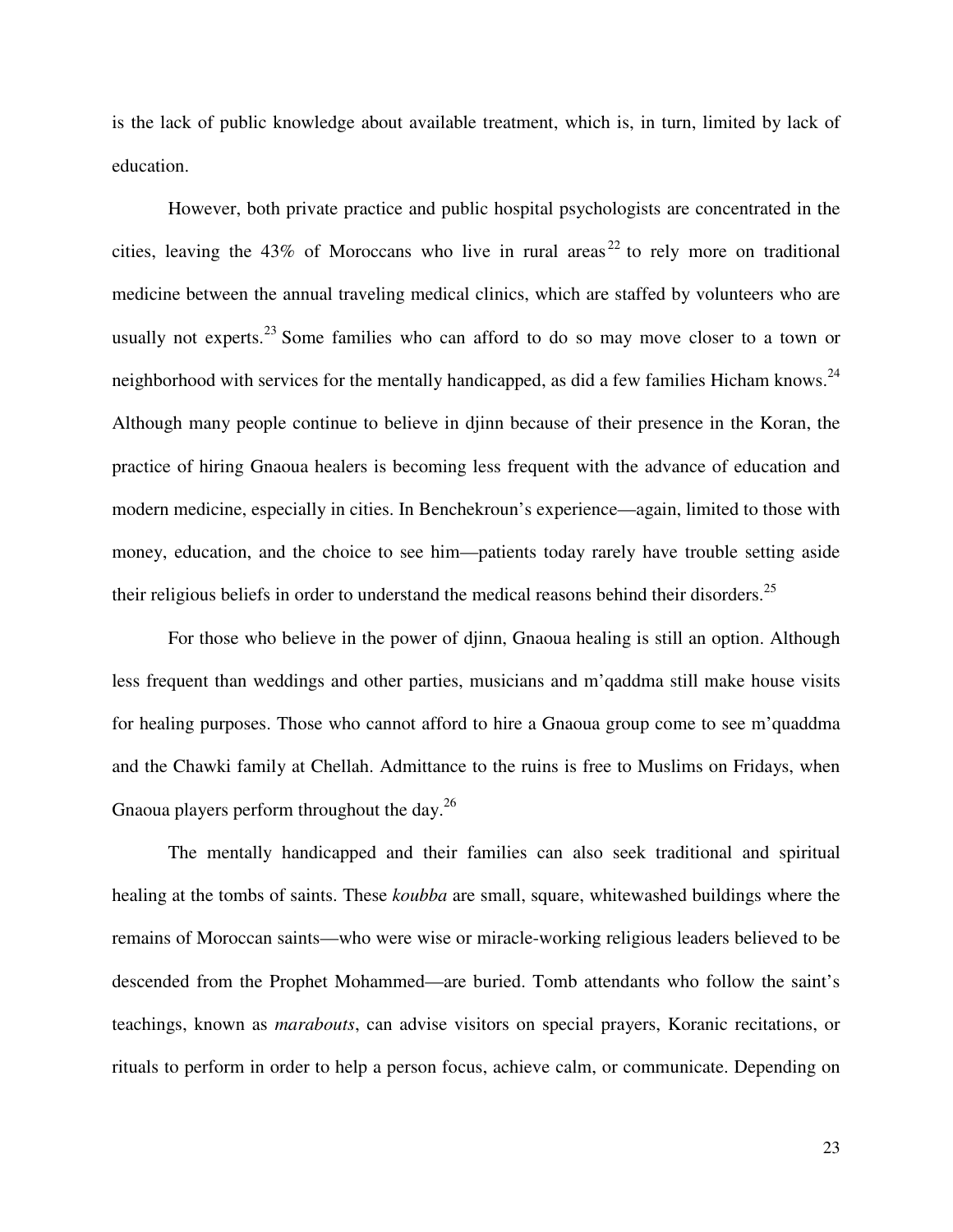the saint and the nature of the mental disorder, the *marabout* may also recommend Gnaoua-like rituals, particularly the slaughtering of a goat or other animal.<sup>27</sup>

Islamic saints are an exclusively Moroccan phenomenon and, as a consequence, so is the darker side of the *koubba*. Although most mentally handicapped people visit tombs with families, some are abandoned there. Presumably, abandonment is the last resort of families too poor or otherwise unable to provide care to support the handicapped member. Leaving someone at a *koubba* ensures that they have a better chance of receiving the aid of fellow Muslims, for whom charity to the less fortunate is a fundamental aspect of the faith.<sup>28</sup>

Then there is Bouya Omar, an infamous *koubba* near Marrakesh that houses the remains of a saint remembered for his ability to talk directly to djinn. The most severely mentally ill and handicapped are left in Bouya Omar for months or even years of supposed treatment. Patients stay in small, often overpriced and overcrowded rooms with strangers, receive very little food, and live in extremely unsanitary conditions. *Marabouts*—many believed to be imposters—will feed, bathe, and move the patient to a cleaner room when their family is coming to visit. In the worst cases, patients are chained in place or violently exorcised. Since a documentary about Bouya Omar aired in 2008, the Moroccan government has begun to crack down on exorcisms and has built a new psychiatric hospital near Marrakesh. However, no one can force families to bring their loved ones to a hospital instead of a *koubba*, and most people on their way to Bouya Omar are those who do not trust modern medicine or cannot afford better treatment.<sup>29</sup>

For the mentally handicapped, a fate more common than abandonment at a *kuobba* or delivery to Bouya Omar is simply being turned out on the street. On the flip side of a life spent in the private sphere of the home is this life in the public view, where the handicapped must rely on the charity of strangers, or even the contents of trash piles, to feed themselves.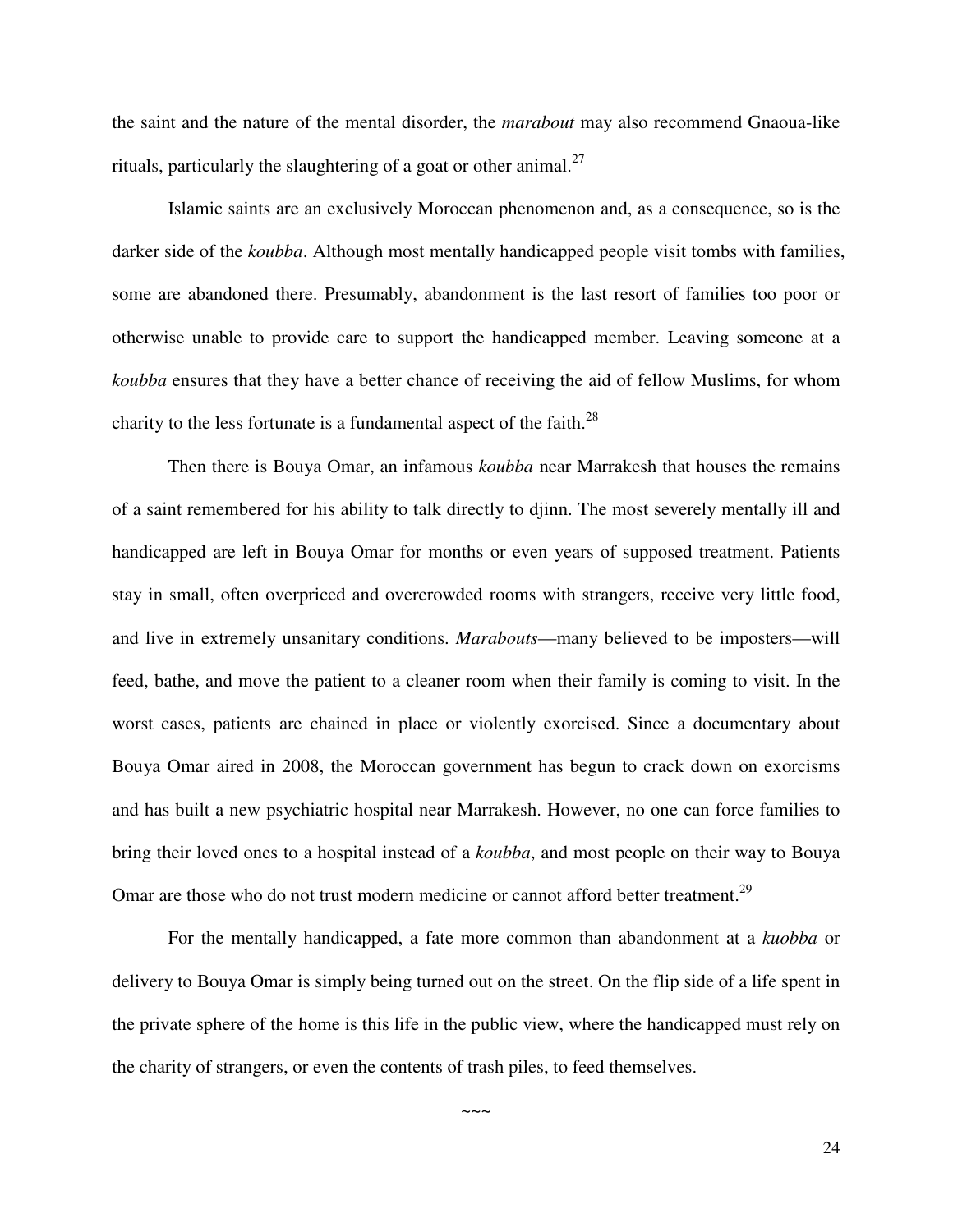Fortunately, one pillar of Moroccan culture ensures that many of the mentally handicapped do not end up on the streets. Family plays such an important role in society that intermarriages are still frequent, though less common than they once were—which may partly explain Morocco's relatively high population of people born with mental and physical handicaps. Still, the bonds of family can be strong enough to overcome the sense of *hshuma* associated with mental disorders. When I went to see Benchekroun, the waiting room was so full of people that I was amazed he had found time to see me, until he explained that most of his patients come with their families and that most have expressed in private that they find the support reassuring rather than daunting. $30$ 

All of the students at the *Association Dar Takadoum* lived with their families, though their home lives were all different. Sofia's mother brought her to class fresh out of the *hammam* and Hicham told me that her mother had been working with her on her French flash cards. Yazit's family took him to the hospital on occasion but never used to let him go outside, concerned about his safety and unaware that he could integrate into society in time. Samir's family had to go to work or attend school, leaving him alone in the house until his mother finally found the *Association* to help take care of him. Amar's family communicates with him very well and enjoys watching soccer games together. Bilal spends most of his time outside of his house and looks forward to the days when his older brother comes to take him to the beach.

And then, of course, there was Khadijah. While living with my homestay family I saw and experienced for myself the tempers that her constant singing and babbling could stoke, watched impatient family members nudge her to hurry her up and, on one occasion, I led her away from my computer to a couch across the room. Apart from her size and age, she was much like any very young child who does not always understand what she should and should not do…and like any child, she inspired as many moments of tenderness as frustration. Mama Lalla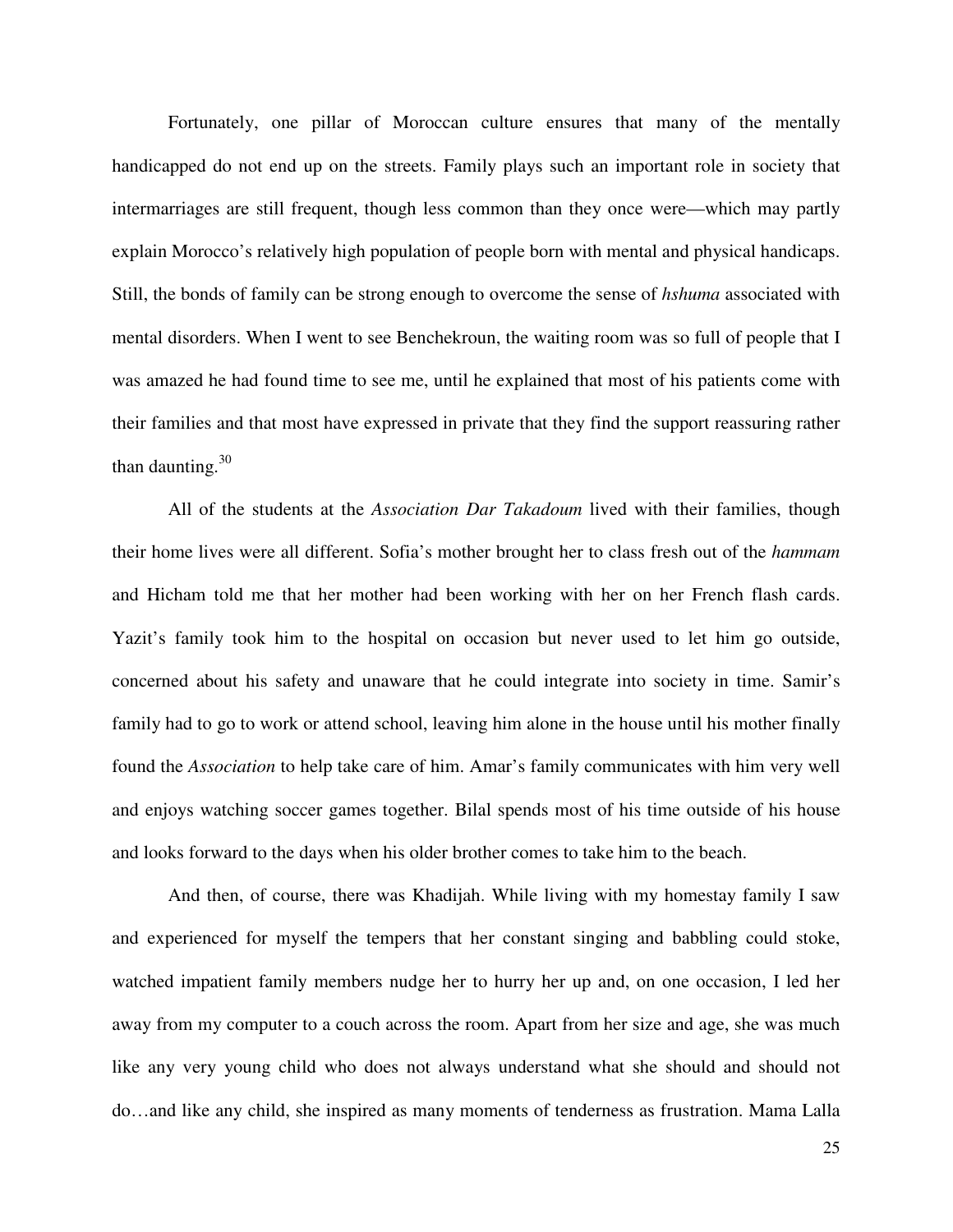took care to brush her hair every time she woke up, kept Khadijah in clean and comfortable pajamas at home and neat, European-style clothes in public, took her weekly to the *hammam*, and brought her on every family visit. Her brothers helped change her, tuck her in for a nap whenever she wanted to sleep, and made sure she had enough to eat and drink throughout the day. Everyone joined her in song on occasion, danced in their seat whenever her favorite music came on TV, helped feed her a fair share of the best pieces of food on the plate, and said hello and goodbye with the customary two Moroccan kisses.

 $\sim\sim\sim$ 

*The Ballad of Tam Lin* ends rather abruptly with the furious fairy queen wishing that she had taken out Tam's heart and replaced it with a stone so that he would not have fallen in love with Janet, a woman he met in the forest. The outline of my retelling's plot needed more closure, and it needed to end with Jay in order to bring it full circle from the little opening scene he narrated. I had written that piece before coming to Morocco, based on research I had done for a paper about fairies in Shakespearean times, so I went back to that early snippet to get a sense of what I would need to "Moroccanize" and what loose ends would need tying up.

> [The baby's abandonment] is a variation of a story that I have seen many times: A new kitchen maid wakes, trembling and frightened after the nighttime visit of a man she can never identify. No one would believe her. When enough months pass that all can see the result, she wakes to find a few coins in her shoe, an insultingly inadequate exchange for the prize she did not willingly surrender, and knows that the mistress will soon dismiss her. With no job, no home, no prospects of marriage, and no chance that she could secure any in her position, what choice does she have? A furtive exchange in the deep of the woods—one paltry coin buys her a freedom that will haunt her the rest of her life. One night of agonizing pain, and she leaves the remains of her child and her life in the marsh and sets out to find a new place in the world.

I had forgotten about that implied abortion, one of those twisted little thoughts that sprout like weeds between the cracks of my good sense. It was fine for a spontaneous writing exercise, but even I would be unlikely to keep reading a story that started that way. The baby had to be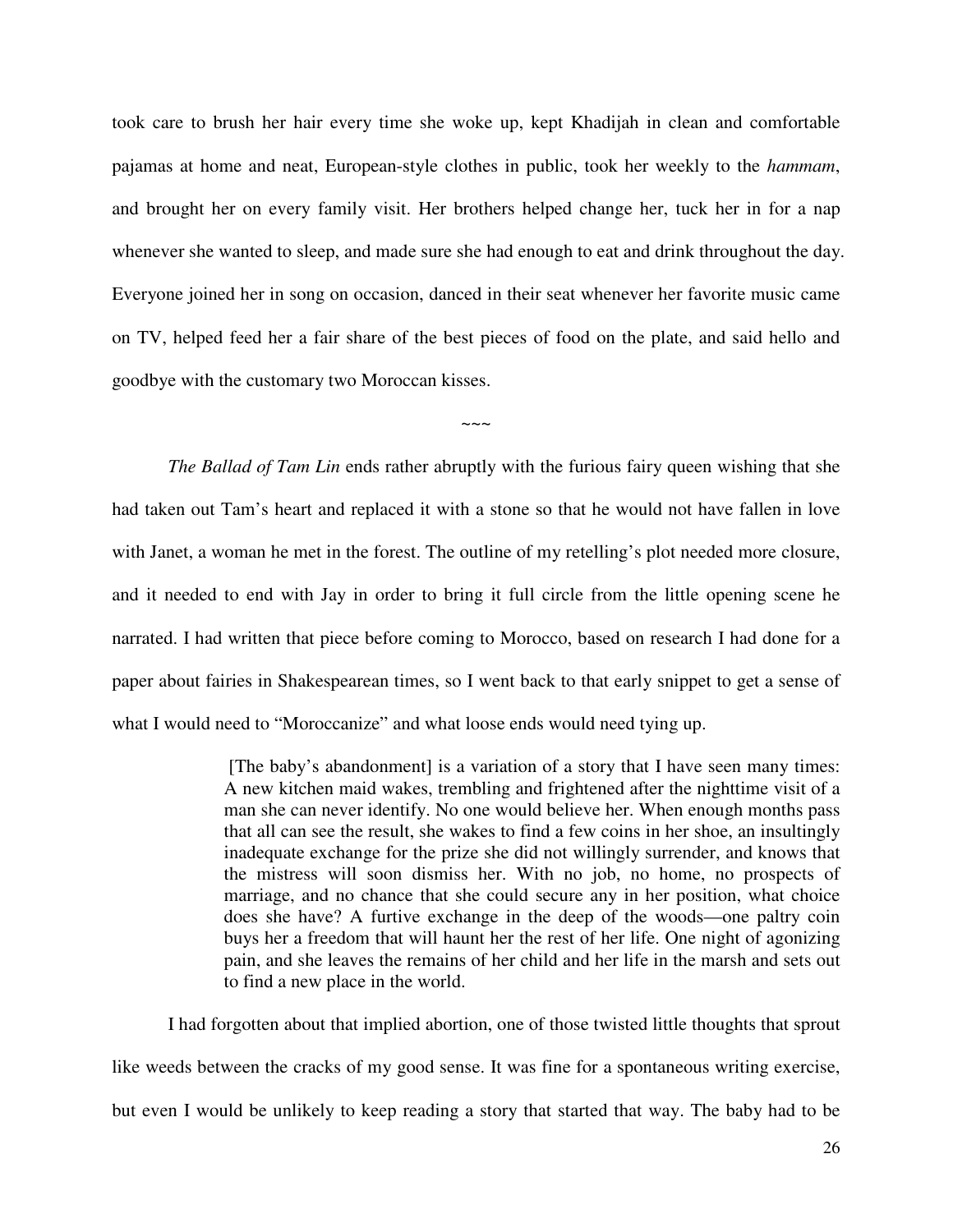delivered at full term, which meant that I needed a reason for its parents to abandon it. I also had to find out where, exactly, Jay was going to take the baby once he made sure it would survive.

Trying to imagine why someone would not want a child sparked belated inspiration, linking my made-up story to the lives of Yazit and Haroun, to my perplexity about the village's lack of handicapped individuals, and to people like Mama Lalla who show even the most trying children all the affection they can. First, I would have to adjust the scene of the child's discovery.

> It did not take a great deal of effort to persuade the fleas in the baby's blanket to organize their fragmented experiences into a clear pattern. It is a variation of a story I have heard enough times to fill in the many gaps: in the women's quarters of a grand home, a young mother delivers a child unusually slant-eyed and flat faced, a disgraceful first root for her family tree. The mother is young and fertile—no need to save this unwanted creature—so by the time of the mother's after birth, the baby has been removed from the house and abandoned within range of hungry beasts that will remove any trace of the child's existence.

Infanticide is not exactly preferable to risky abortion, but I had a plan for this child with Down's syndrome. A powerful fairy queen, I reasoned, would be able to curse Janet for taking Tam away, and the most likely curse for a young bride (not yet pregnant in my version of events) would be barrenness. My versions of Tam and Janet, though, are both loving people who will reach their middle age and regret nothing but that they were never able to raise a child. This girl's little story will bookend the tale, between Jay's discovery of the baby and the delivery call he will pay to the friends who he knows will love and take care of her in spite of her flaws.

And they will name her Khadijah.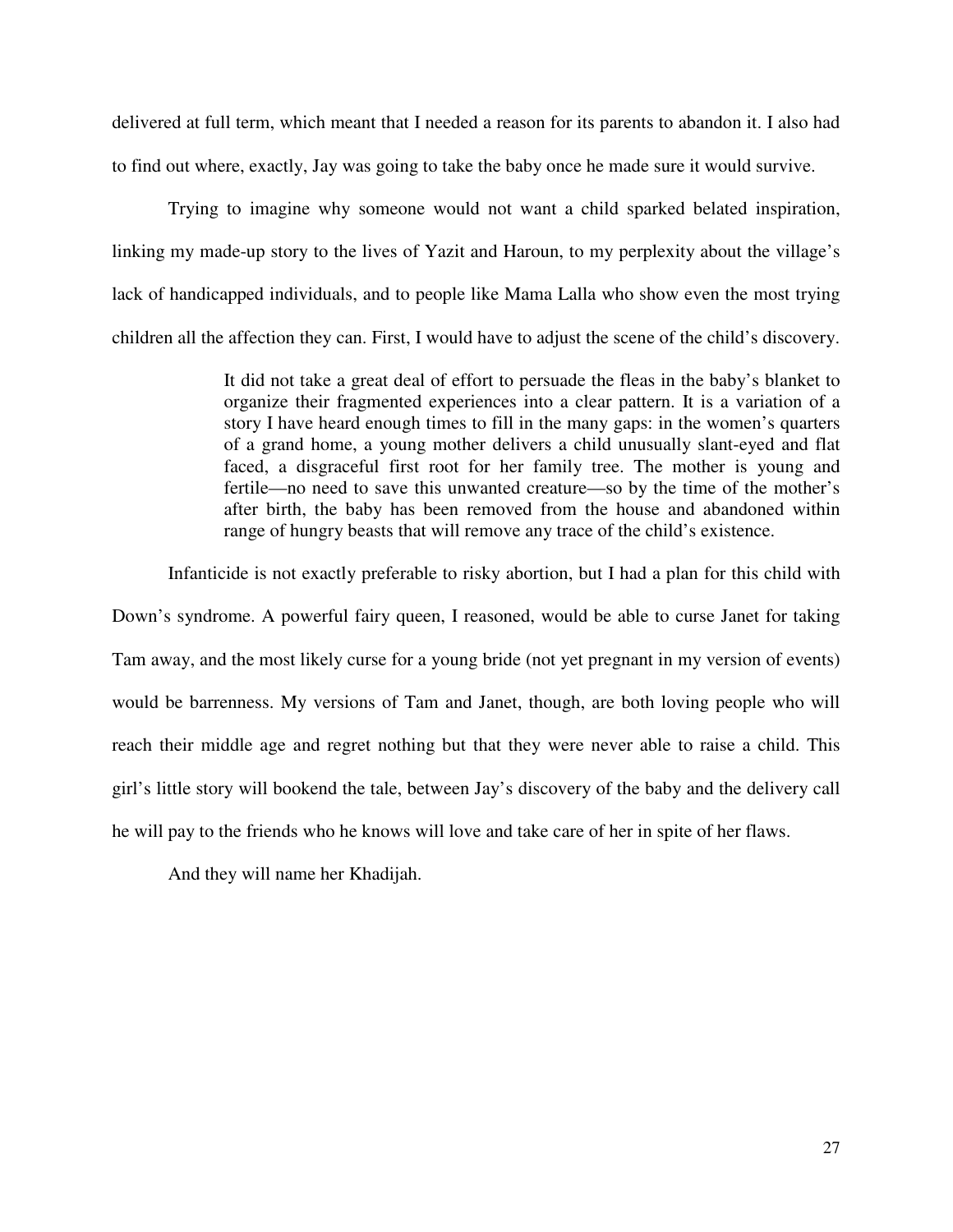## People

|                                   | Chawki (Boujammà) M Chief Gnaoua master of Rabat           |
|-----------------------------------|------------------------------------------------------------|
| Benchekroun (M.F.) M psychologist |                                                            |
| Hicham                            | M teacher of special education class at school in Takadoum |
| Khadijah                          | F my homestay sister                                       |
| Mama Lalla                        | F my homestay mother                                       |

## *School Students*

| Amar                                                                                                     |  |  | M 19 quiet, can be aggressive competitively; likes to help teacher and classmates   |  |
|----------------------------------------------------------------------------------------------------------|--|--|-------------------------------------------------------------------------------------|--|
| Bilal                                                                                                    |  |  | M 18 short memory, dislikes following rules; likes to hug friends and take pictures |  |
| Haroun                                                                                                   |  |  | M 23 Down's syndrome; likes soccer, jokes, and eating                               |  |
| Samir                                                                                                    |  |  | M 24 wheelchair-bound, severe physical handicaps; likes math, the outdoors, & Islam |  |
| Sofia                                                                                                    |  |  | F 14 has a wheelchair but is able to walk short distances on her own; likes singing |  |
| Yazit                                                                                                    |  |  | M 18 very quiet, short term memory problems; likes learning, meeting new people     |  |
| *The notes above are based on observation and a few unprofessional write-ups about the students, none of |  |  |                                                                                     |  |
| which contained diagnosis information                                                                    |  |  |                                                                                     |  |

# Djinn

| Color        | Some Associated Djinn               |
|--------------|-------------------------------------|
| White        | Moulay Abdel Kader                  |
| <b>Black</b> | Kouhel Mimoun Mimouna, Moulay Hamid |
| Blue         | Sidi Moussa                         |
| Red          | Sidi Hamon                          |
| Green        | Moulay Brahim                       |
| Yellow       | Lemira                              |
| Purple       | Sam Haroush, Meleka                 |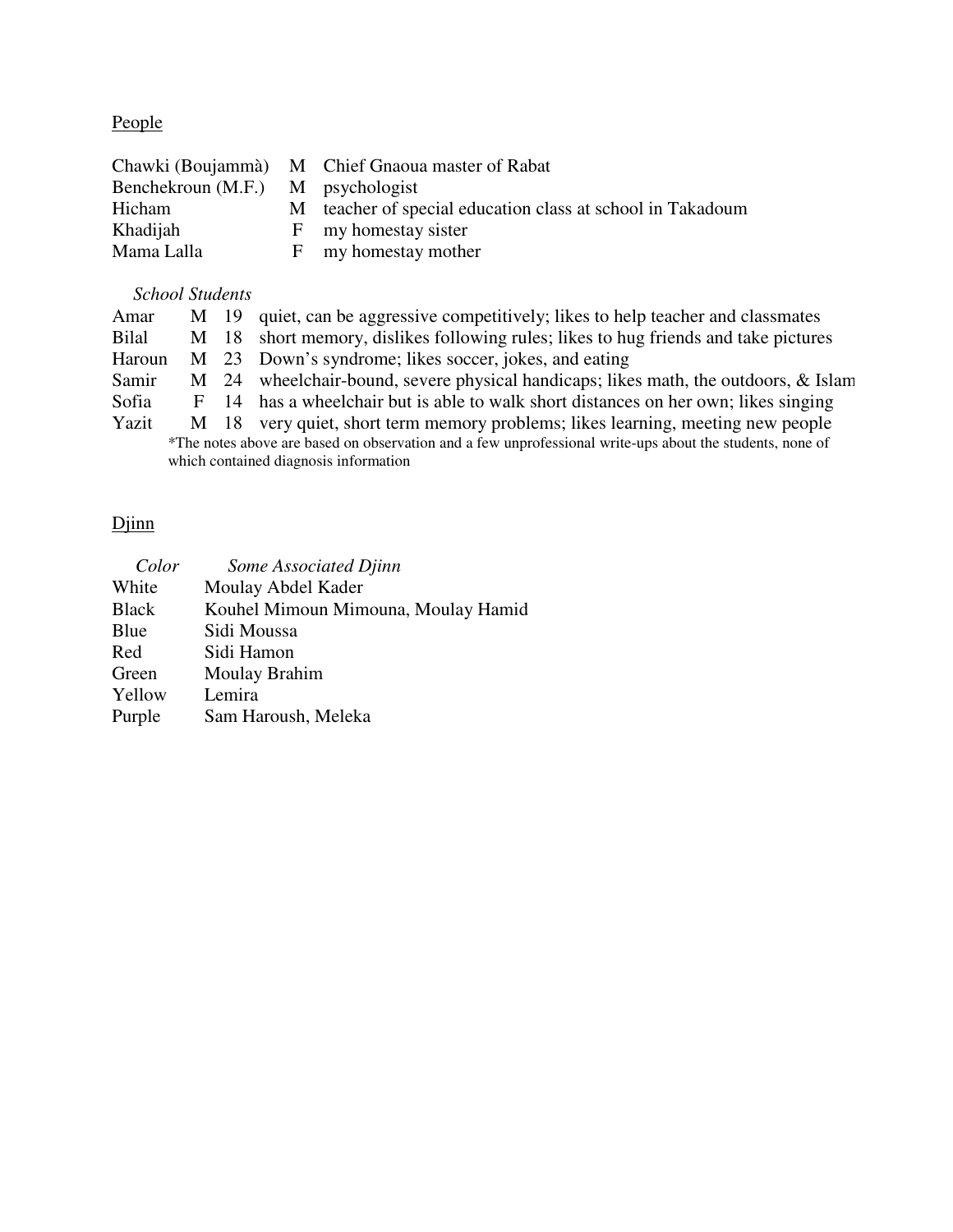#### **Sources**

Acland, Abigail. "Tam Lin Balladry: Versions." 1997-2011. <tam-lin.org>

- Alaoui, Mehdi Sekkouri. "Bouya Omar: Reportage en enfer." TelQuel Online. 2011. TelQuel Magazine. < http://www.telquel-online.com>
- Benchekroun, M.F. Personal interview. Résidence El Menzeh, Rabat, Morocco. 2 May 2011.
- Chawki, Boujammà. Personal interview. Chellah, Rabat, Morocco. 27 April 2011.
- Grimm, Jacob and Wilhelm. "Iron John [Iron Hans]." *Household Tales*. Trans. Margaret Hunt. SurLaLune Fairy Tales. Heidi Anne Heiner. 28 October 2007. <www.surlalunefairytales.com>
- Howe, Marvine. *Morocco: The Islamist Awakening and Other Challenges*. Oxford: Oxford U Press, 2005.
- Ihy, Hicham. Personal interviews. *Association Dar Takadoum*, Rabat, Morocco. 25 April, 28 April, & 3 May 2011.
- Koudia, Jilali El. *Moroccan Folktales*. Trans. Jilali El Koudia and Roger Allen. New York: Syracuse U Press, 2003.
- Lawrence, Sarah. *Goodgrass* [working title]. 2009-present.
	- " " . Personal notes on SIT study abroad experience. February-May 2011.
- Lindemans, Micha F. ed. *Encyclopedia Mythica*. 1995-2005. Encyclopedia Mythica Online. 2011. <www.pantheon.org>
- Mernissi, Fatima. *Beyond the Veil: Male-Female Dynamics in Modern Muslim Society*. Bloomington: Indianna U Press, 1987.
- National Autistic Society. 2010. <www.autism.org.uk>
- National Down Syndrome Society. 2011. <www.ndss.org>
- "National Health Accounts: Morocco." World Health Organization. 2011. <www.who.int>
- "People Statistics > Percentage living in rural areas." *World Urbanization Prospects: The 2003 Revision, Data Tables and Highlights.* United Nations Secretariat, Population Division. 2003. NationMaster.com. 2003-2011. <www.nationmaster.com>
- Stein, Debra. "Views of mental illness in Morocco: Western medicine meets the traditional symbolic." *Canadian Medical Journal*. Vol. 163, Issue 11. 28 November 2000.

\*Note: *Goodgrass*, the in-process story inspired by my experiences while studying abroad in Morocco, is poised to become my senior thesis.